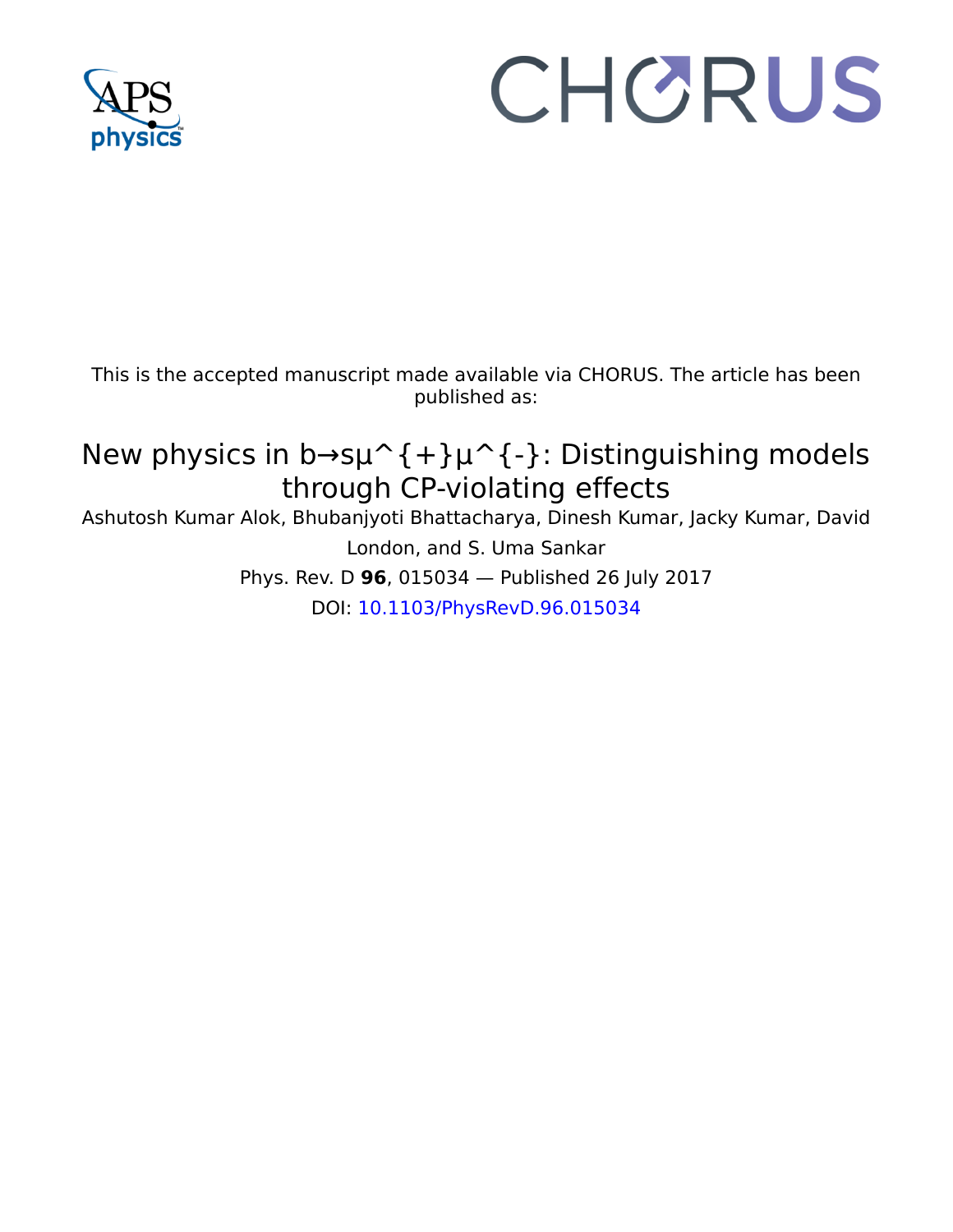### New Physics in  $b \to s\mu^+\mu^-$ : Distinguishing Models through CP-Violating Effects

Ashutosh Kumar Alok<sup>∗</sup> Indian Institute of Technology Jodhpur, Jodhpur 342011, India

> Bhubanjyoti Bhattacharya† Department of Physics and Astronomy, Wayne State University, Detroit, MI 48201, USA

> > Dinesh Kumar‡

Indian Institute of Technology Bombay, Mumbai 400076, India and Department of Physics, University of Rajasthan, Jaipur 302004, India

Jacky Kumar§

Department of High Energy Physics, Tata Institute of Fundamental Research, 400 005, Mumbai, India

David London<sup>¶</sup> Physique des Particules, Université de Montréal, C.P. 6128, succ. centre-ville, Montréal, QC, Canada H3C 3J7

S. Uma Sankar∗∗

Indian Institute of Technology Bombay, Mumbai 400076, India

At present, there are several measurements of  $B$  decays that exhibit discrepancies with the predictions of the SM, and suggest the presence of new physics (NP) in  $b \to s\mu^+\mu^-$  transitions. Many NP models have been proposed as explanations. These involve the tree-level exchange of a leptoquark  $(LQ)$  or a flavor-changing  $Z'$  boson. In this paper we examine whether it is possible to distinguish the various models via CP-violating effects in  $B \to K^{(*)} \mu^+ \mu^-$ . Using fits to the data, we find the following results. Of all possible LQ models, only three can explain the data, and these are all equivalent as far as  $b \to s\mu^+\mu^-$  processes are concerned. In this single LQ model, the weak phase of the coupling can be large, leading to some sizeable CP asymmetries in  $B \to K^{(*)} \mu^+ \mu^-$ . There is a spectrum of Z' models; the key parameter is  $g_L^{\mu\mu}$ , which describes the strength of the Z' coupling to  $\mu^+\mu^-$ . If  $g_L^{\mu\mu}$  is small (large), the constraints from  $B_s^0$ - $\bar{B}_s^0$  mixing are stringent (weak), leading to a small (large) value of the NP weak phase, and corresponding small (large) CP asymmetries. We therefore find that the measurement of CP-violating asymmetries in  $B \to K^{(*)} \mu^+ \mu^-$  can indeed distinguish among NP  $b \to s\mu^+\mu^-$  models.

#### I. INTRODUCTION

At present, there are several measurements of B decays involving  $b \to s\ell^+\ell^-$  that suggest the presence of physics beyond the standard model (SM). These include

- 1.  $B \to K^* \mu^+ \mu^-$ : Measurements of  $B \to K^* \mu^+ \mu^-$  have been made by the LHCb [1, 2] and Belle [3] Collaborations. They find results that deviate from the SM predictions. The main discrepancy is in the angular observable  $P'_5$ [4]. Its significance depends on the assumptions made regarding the theoretical hadronic uncertainties [5–7]. The latest fits to the data [8–10] take into account the hadronic uncertainties, and find that a significant discrepancy is still present, perhaps as large as  $\sim 4\sigma$ .
- 2.  $B^0_s \to \phi \mu^+ \mu^-$ : The LHCb Collaboration has measured the branching fraction and performed an angular analysis of  $B_s^0 \to \phi \mu^+ \mu^-$  [11, 12]. They find a 3.5 $\sigma$  disagreement with the predictions of the SM, which are based on lattice QCD [13, 14] and QCD sum rules [15].

¶ london@lps.umontreal.ca

<sup>∗</sup> akalok@iitj.ac.in

<sup>†</sup> bhujyo@wayne.edu

<sup>‡</sup> dinesh@phy.iitb.ac.in

<sup>§</sup> jka@tifr.res.in

<sup>∗∗</sup> uma@phy.iitb.ac.in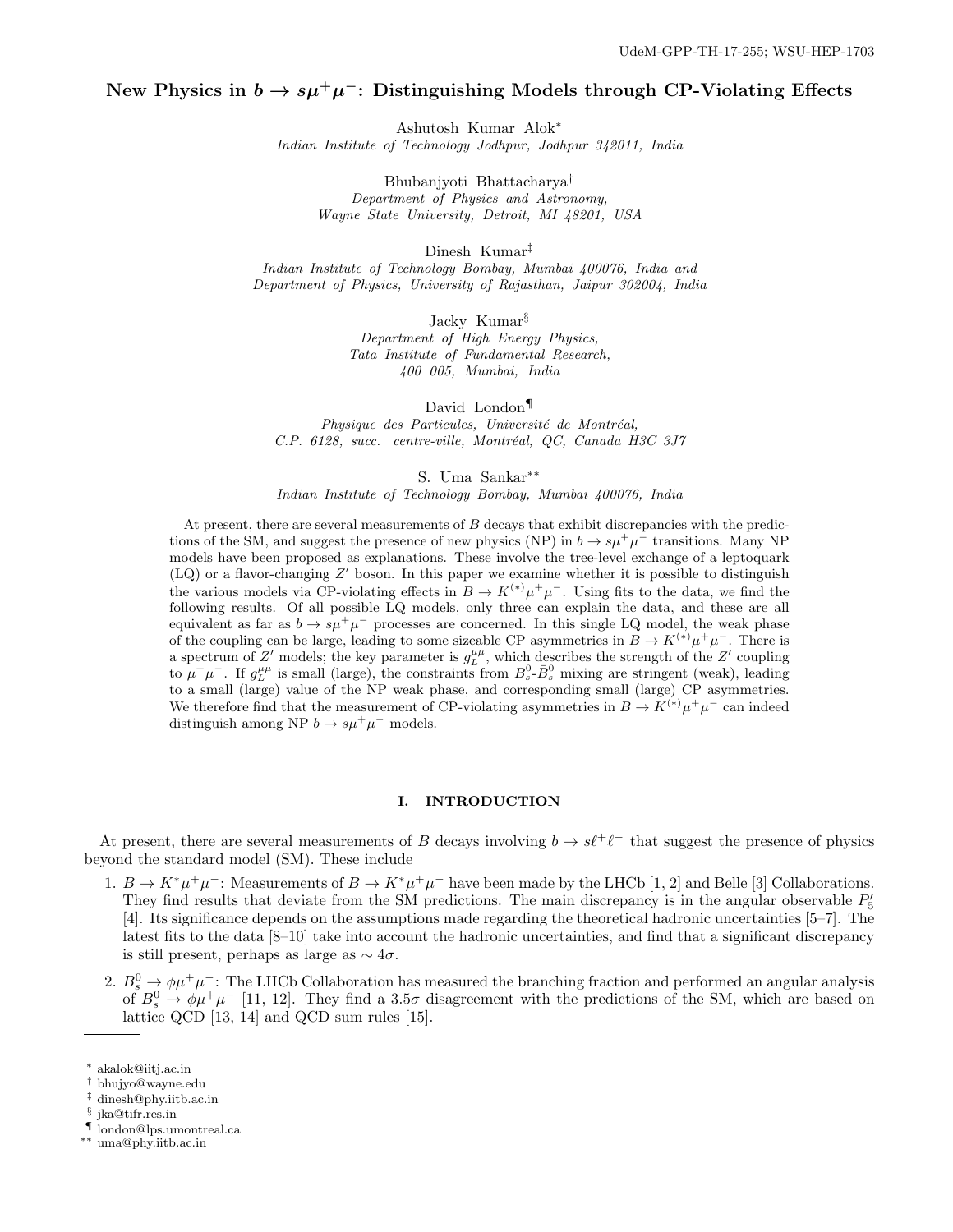3.  $R_K$ : The ratio  $R_K \equiv \mathcal{B}(B^+ \to K^+\mu^+\mu^-)/\mathcal{B}(B^+ \to K^+e^+e^-)$  has been measured by the LHCb Collaboration in the dilepton invariant mass-squared range  $1 \text{ GeV}^2 \le q^2 \le 6 \text{ GeV}^2$  [16], with the result

$$
R_K^{\text{expt}} = 0.745^{+0.090}_{-0.074} \text{ (stat)} \pm 0.036 \text{ (syst)} \,. \tag{1}
$$

This differs from the SM prediction of  $R_K^{\text{SM}} = 1 \pm 0.01$  [17] by 2.6 $\sigma$ , and thus is a hint of lepton flavor nonuniversality.

While any suggestions of new physics (NP) are interesting, what is particularly intriguing about the above set of measurements is that they can all be explained if there is NP in  $b \to s\mu^+\mu^{-1}$ . To be specific,  $b \to s\mu^+\mu^-$  transitions are defined via the effective Hamiltonian

$$
H_{\text{eff}} = -\frac{\alpha G_F}{\sqrt{2}\pi} V_{tb} V_{ts}^* \sum_{a=9,10} (C_a O_a + C_a' O_a') ,
$$
  
\n
$$
O_{9(10)} = [\bar{s}\gamma_\mu P_L b] [\bar{\mu}\gamma^\mu(\gamma_5)\mu] ,
$$
\n(2)

where the  $V_{ij}$  are elements of the Cabibbo-Kobayashi-Maskawa (CKM) matrix. The primed operators are obtained by replacing L with R, and the Wilson coefficients (WCs)  $C_a^{(l)}$  include both SM and NP contributions. Global analyses of the  $b \to s\ell^+\ell^-$  anomalies have been performed [8–10, 20]. It was found that there is a significant disagreement with the SM, possibly as large as  $4\sigma$ , and it can be explained if there is NP in  $b \to s\mu^+\mu^-$ . Ref. [9] gave four possible explanations: (I)  $C_9^{\mu\mu}(\text{NP}) < 0$ , (II)  $C_9^{\mu\mu}(\text{NP}) = -C_{10}^{\mu\mu}(\text{NP}) < 0$ , (III)  $C_9^{\mu\mu}(\text{NP}) = -C_9^{\prime\mu\mu}(\text{NP}) < 0$ , (IV)  $C_9^{\mu\mu}(\text{NP}) = -C_{10}^{\mu\mu}(\text{NP}) = -C_9^{\prime\mu\mu}(\text{NP}) = -C_{10}^{\prime\mu\mu}(\text{NP}) < 0.$ 

Numerous models have been proposed that generate the correct NP contribution to  $b \to s\mu^+\mu^-$  at tree level<sup>2</sup>. Most of them use solution (II) above, though a few use solution (I). These models can be separated into two categories: those containing leptoquarks  $(LQs)$  [22–30], and those with a  $Z'$  boson [22, 31–54]. But this raises an obvious question: assuming that there is indeed NP in  $b \to s\mu^+\mu^-$ , which model is the correct one? In other words, short of producing an actual LQ or Z' experimentally, is there any way of distinguishing the models?

A first step was taken in Ref. [55], where it was shown that the CP-conserving, lepton-flavor-violating decays  $\Upsilon(3S) \to \mu\tau$  and  $\tau \to 3\mu$  are useful processes for differentiating between LQ and Z' models. In the present paper, we compare the predictions of the various models for CP-violating asymmetries in  $B \to K^* \mu^+ \mu^-$  and  $B \to K \mu^+ \mu^-$ .

CP-violating effects require the interference of two amplitudes with a relative weak (CP-odd) phase. (For certain CP-violating effects, a relative strong (CP-even) phase is also required.) In the SM,  $b \to s\mu^+\mu^-$  is dominated by a single amplitude, proportional to  $V_{tb}V_{ts}^*$  [see Eq. (2)]. In order to generate CP-violating asymmetries, it is necessary that the NP contribution to  $b \to s\mu^+\mu^-$  have a sizeable weak phase. As we will see, this does not hold in all NP models, so that CP-violating asymmetries in  $B \to K^* \mu^+ \mu^-$  and  $B \to K \mu^+ \mu^-$  can be a powerful tool for distinguishing the models. (The usefulness of CP asymmetries in  $B \to K^* \mu^+ \mu^-$  for identifying NP was also discussed in Ref. [56].)

We perform both model-independent and model-dependent analyses. In the model-independent case, we assume that the NP contributes to a particular set of WCs (and we consider several different sets). But if a particular model is used, one can work out which WCs are affected. In either case, a fit to the data is performed to establish (i) whether a good fit is obtained, and (ii) what are the best-fit values and allowed ranges of the real and imaginary pieces of the WCs. In the case of a good fit, the predictions for CP-violating asymmetries in  $B \to K^* \mu^+ \mu^-$  and  $B \to K \mu^+ \mu^-$  are computed.

The data used in the fits include all CP-conserving observables involving  $b \to s\mu^+\mu^-$  transitions. The processes  $\text{area } B^0 \to K^{*0} (\to K^+ \pi^-) \mu^+ \mu^-$ ,  $B^+ \to K^{*+} \mu^+ \mu^-$ ,  $B^+ \to K^+ \mu^+ \mu^-$ ,  $B^0 \to K^0 \mu^+ \mu^-$ ,  $B^0 \to \phi \mu^+ \mu^-$ ,  $B \to X_s \mu^+ \mu^-$ , and  $B^0 \to \mu^+ \mu^-$ . For the first process, a complete angular analysis of  $B^0 \to K^{*0} (\to K^+ \pi^-) \mu^+ \mu^-$  was performed in Refs. [56, 57]. It was shown that this decay is completely described in terms of twelve angular functions. By averaging over the angular distributions of  $B$  and  $\overline{B}$  decays, one obtains CP-conserving observables. There are nine of these. Most of the observables are measured in different  $q^2$  bins, so that there are a total of 106 CP-conserving observables in the fit.

For the model-independent fits, only the  $b \to s\mu^+\mu^-$  data is used. However, for the model-dependent analyses, additional data may be taken into account. That is, in a specific model, there may be contributions to other processes such as  $b \to s \nu \bar{\nu}$ ,  $B_s^0$ ,  $\bar{B}_s^0$  mixing, etc. The choice of additional data is made on a model-by-model basis. Because the model-independent and model-dependent fits can involve different experimental (and theoretical) constraints, they may yield significantly different results.

<sup>&</sup>lt;sup>1</sup> Early model-independent analyses of NP in  $b \to s\mu^+\mu^-$  can be found in Refs. [18] (CP-conserving observables) and [19] (CP-violating observables).

<sup>&</sup>lt;sup>2</sup> The anomalies can also be explained using a scenario in which the NP enters in the  $b \to c\bar{c}s$  transition, but constraints from radiative B decays and  $B_s^0$ - $\bar{B}_s^0$  mixing must be taken into account, see Ref. [21].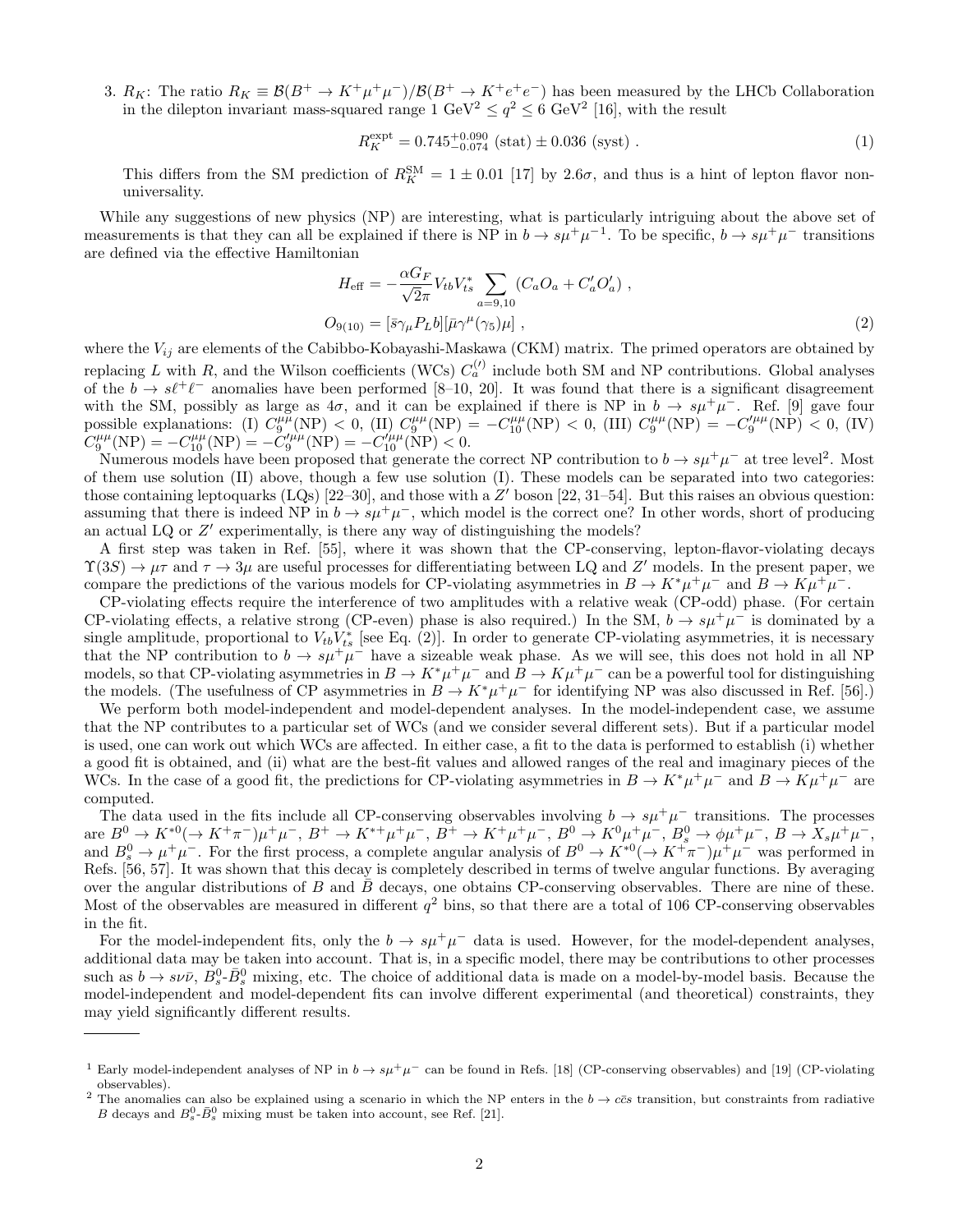CP-violating asymmetries are obtained by comparing B and B decays. In the case of  $B \to K\mu^+\mu^-$ , there is only the direct partial rate asymmetry. For  $B^0 \to K^{*0}(\to K^+\pi^-)\mu^+\mu^-$ , one compares the B and B angular distributions. This leads to seven CP asymmetries. There are therefore a total of eight CP-violating effects that can potentially be used to distinguish among the NP  $b \to s\mu^+\mu^-$  models.

For the LQs, we will show that there are three models that can explain the  $b \to s\mu^+\mu^-$  data. The LQs of these models contribute differently to  $b \to s\nu_\mu\bar{\nu}_\mu$ , so that, in principle, they can be distinguished by the measurements of  $b \to s\nu\bar{\nu}$ . However, the constraints from these measurements are far weaker than those from  $b \to s\mu^+\mu^-$ , so that all three LQ models are equivalent, as far as the  $b \to s\mu^+\mu^-$  data are concerned. We find that some CP asymmetries in  $B \to K^{(*)} \mu^+ \mu^-$  can be large in this single LQ model.

In Z' models, there are  $g_L^{bs} \bar{s} \gamma^\mu P_L b Z'_\mu$  and  $g_L^{\mu\mu} \bar{\mu} \gamma^\mu P_L \mu Z'_\mu$  couplings, leading to a tree-level Z' contribution to  $b \to s\mu^+\mu^-$ . In order to explain the  $b \to s\mu^+\mu^-$  anomalies, the product of couplings  $g_L^{bs}g_L^{\mu\mu}$  must lie within a certain (non-zero) range. If  $g_L^{\mu\mu}$  is small,  $g_L^{bs}$  must be large, and vice-versa. The Z' also contributes at tree level to  $B_s^0$ - $\bar{B}_s^0$  mixing, proportional to  $(g_L^{bs})^2$ . Measurements of the mixing constrain the magni the constraint on its phase is significant, so that this  $Z'$  model cannot generate sizeable CP asymmetries. On the other hand, if  $g_L^{bs}$  is small, the constraints from  $B_s^0$ - $\bar{B}_s^0$  mixing are not stringent, and large CP-violating effects are possible.

The upshot is that it may be possible to differentiate  $Z'$  and LQ models, as well as different  $Z'$  models, through measurements of CP-violating asymmetries in  $B \to K^{(*)} \mu^+ \mu^-$ .

We begin in Sec. 2 with a description of our method for fitting the data and for making predictions about CP asymmetries. The  $b \to s\mu^+\mu^-$  data used in the fits are given in the Appendix. We perform a model-independent analysis in Sec. 3. In Sec. 4, we perform model-dependent fits in order to determine the general features of the LQ and Z' models that can explain the  $b \to s\mu^+\mu^-$  anomalies. We present the predictions of the various models for the CP asymmetries in Sec. 5. We conclude in Sec. 6.

#### II. METHOD

The method works as follows. We suppose that the NP contributes to a particular set of  $b \to s\mu^+\mu^-$  WCs. This can be done in a "model-independent" way, in the sense that no particular underlying NP model is assumed, or it can be done in the context of a specific NP model. In either case, all observables are written as functions of the WCs, which contain both SM and NP contributions. Given values of the WCs, we use flavio [58] to calculate the observables. By comparing the computed values of the observables with the data, the  $\chi^2$  can be found. The program MINUIT [59–61] is used to find the values of the WCs that minimize the  $\chi^2$ . It is then possible to determine whether or not the chosen set of WCs provides a good fit to the data. This is repeated for different sets of  $b \to s\mu^+\mu^-$  WCs.

We are interested in NP that leads to CP-violating effects in  $B \to K^{(*)} \mu^+ \mu^-$ . As noted in the introduction, this requires that the NP contribution to  $b \to s\mu^+\mu^-$  have a weak phase. With this in mind, we allow the NP WCs to be complex (other fits generally take the NP contributions to the WCs to be real), and determine the best-fit values of both the real and imaginary parts of the WCs.

In the case where a particular NP model is assumed, the main theoretical parameters are the couplings of the NP particles to the SM fermions. At low energies, these generate four-fermion operators. The first step is therefore to determine which operators are generated in the NP model. This in turn establishes which observables are affected by the NP. The fit yields preferred values of the WCs, and these can be converted into preferred values for the real and imaginary parts of the couplings.

We note that caution is needed as regards the results of the model-independent fits. In such fits it is assumed that the NP contributes to a particular set of WCs. One might think that the results will apply to all NP models that contribute to the same WCs. However, this is not true. The point is that a particular model may have additional theoretical or experimental constraints. When these are taken into account, the result of the fit might be quite different. That is, the "model-independent" fits do not necessarily apply to all models. Indeed, in the following sections we will see several examples of this.

Finally, for those sets of WCs that provide good fits to the data, we compute the predictions for the CP-violating asymmetries in  $B \to K^* \mu^+ \mu^-$  and  $B \to K \mu^+ \mu^-$ .

#### II.1. Fit

The  $\chi^2$  is a function of the WCs  $C_i$ , and is constructed as follows:

$$
\chi^2(C_i) = \left(\mathcal{O}_{th}(C_i) - \mathcal{O}_{exp}\right)^T \mathcal{C}^{-1} \left(\mathcal{O}_{th}(C_i) - \mathcal{O}_{exp}\right). \tag{3}
$$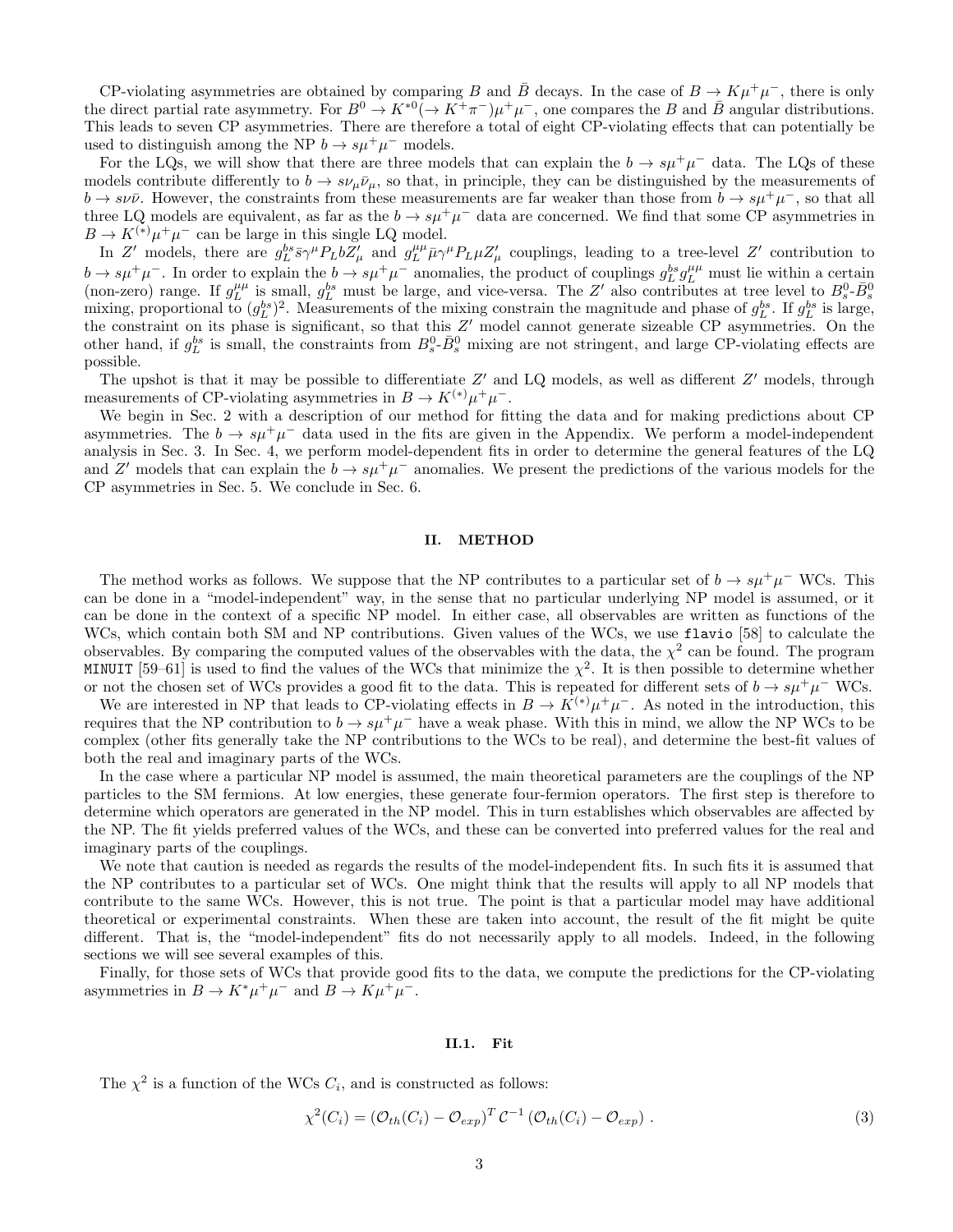Here  $\mathcal{O}_{th}(C_i)$  are the theoretical predictions for the various observables used as constraints. These predictions depend upon the WCs.  $\mathcal{O}_{exp}$  are the the corresponding experimental measurements.

We include all available theoretical and experimental correlations in our fit. The total covariance matrix  $\mathcal C$  is obtained by adding the individual theoretical and experimental covariance matrices, respectively  $\mathcal{C}_{th}$  and  $\mathcal{C}_{exp}$ . The theoretical covariance matrix is obtained by randomly generating all input parameters and then calculating the observables for these sets of inputs [58].The uncertainty is then defined by the standard deviation of the resulting spread in the observable values. In this way the correlations are generated among the various observables that share some common parameters [58]. Note that we have assumed  $\mathcal{C}_{th}$  to be independent of the WCs. This implies that we take the SM covariance matrix to construct the  $\chi^2$  function. As far as experimental correlations are concerned, these are only available (bin by bin) among the angular observables in  $B \to K^{(*)} \mu^+ \mu^-$  [2], and among the angular observables in  $B_s^0 \to \phi \mu^+ \mu^-$  [12].

For  $\chi^2$  minimization, we use the MINUIT library [59–61]. The errors on the individual parameters are defined as the change in the values of the parameters that modifies the value of the  $\chi^2$  function such that  $\Delta \chi^2 = \chi^2 - \chi^2_{min} = 1$ . However, to obtain the 68.3% and 95% CL 2-parameter regions, we use  $\Delta \chi^2$  equal to 2.3 and 6.0, respectively [62].

The fit includes all CP-conserving  $b \to s\mu^+\mu^-$  observables. These are

1.  $B^0 \to K^{*0} \mu^+ \mu^-$ : The CP-averaged differential angular distribution for  $B^0 \to K^{*0} (\to K^+ \pi^-) \mu^+ \mu^-$  can be derived using Refs. [4, 56, 57]; it is given by [2]

$$
\frac{1}{d(\Gamma + \overline{\Gamma})/dq^2} \frac{d^4(\Gamma + \overline{\Gamma})}{dq^2 d\overline{\Omega}} = \frac{9}{32\pi} \left[ \frac{3}{4} (1 - F_L) \sin^2 \theta_{K^*} + F_L \cos^2 \theta_{K^*} + \frac{1}{4} (1 - F_L) \sin^2 \theta_{K^*} \cos 2\theta_{\ell} - F_L \cos^2 \theta_{K^*} \cos 2\theta_{\ell} + S_3 \sin^2 \theta_{K^*} \sin^2 \theta_{\ell} \cos 2\phi + S_4 \sin 2\theta_{K^*} \sin 2\theta_{\ell} \cos \phi + S_5 \sin 2\theta_{K^*} \sin \theta_{\ell} \cos \phi + \frac{4}{3} A_{FB} \sin^2 \theta_{K^*} \cos \theta_{\ell} + S_7 \sin 2\theta_{K^*} \sin \theta_{\ell} \sin \phi + S_8 \sin 2\theta_{K^*} \sin 2\theta_{\ell} \sin \phi + S_9 \sin^2 \theta_{K^*} \sin^2 \theta_{\ell} \sin 2\phi \right].
$$
\n(4)

Here  $q^2$  represents the invariant mass squared of the dimuon system, and  $\vec{\Omega}$  represents the solid angle constructed from  $\theta_l, \theta_{K^*}$ , and  $\phi$ . There are therefore nine observables in the decay: the differential branching ratio,  $F_L$ ,  $A_{FB}, S_3, S_4, S_5, S_7, S_8$  and  $S_9$ , all measured in various  $q^2$  bins. The experimental measurements are given in Tables VI and VII in the Appendix.

In the introduction it was mentioned that the main discrepancy with the SM is in the angular observable  $P'_{5}$ . This is defined as [4]

$$
P_5' = \frac{S_5}{\sqrt{F_L(1 - F_L)}}.
$$
\n(5)

- 2. The differential branching ratio of  $B^+ \to K^{*+} \mu^+ \mu^-$ . The experimental measurements [63] are given in Table VIII in the Appendix.
- 3. The differential branching ratio of  $B^+ \to K^+ \mu^+ \mu^-$ . The experimental measurements [63] are given in Table IX in the Appendix. When integrated over  $q^2$ , this provides the numerator in  $R_K \equiv \mathcal{B}(B^+ \to K^+ \mu^+ \mu^-)/\mathcal{B}(B^+ \to K^- \mu^-)$  $K^+e^+e^-$ ). Thus, the measurement of  $R_K$  [Eq. (1)] is implicitly included here<sup>3</sup>.
- 4. The differential branching ratio of  $B^0 \to K^0 \mu^+ \mu^-$ . The experimental measurements [63] are given in Table X in the Appendix.
- 5.  $B^0_s \rightarrow \phi \mu^+ \mu^-$ : The experimental measurements of the differential branching ratio and the angular observables [12] are given respectively in Tables XI and XII in the Appendix.
- 6. The differential branching ratio of  $B \to X_s \mu^+ \mu^-$ . The experimental measurements [64] are given in Table XIII in the Appendix.
- 7. BR( $B_s^0 \to \mu^+\mu^-$ ) = (2.9 ± 0.7) × 10<sup>-9</sup> [65, 66].

<sup>&</sup>lt;sup>3</sup> Previous studies (Ref. [55] and references therein) have indicated that the  $R_K$  anomaly can be accommodated side-by-side with several other anomalies in  $b \to s\mu^+\mu^-$  if new physics only affects transitions involving muons. Following this lead, in this paper we therefore study models that modify the  $b \to s\mu^+\mu^-$  transition while leaving the  $b \to s e^+e^-$  decays unchanged.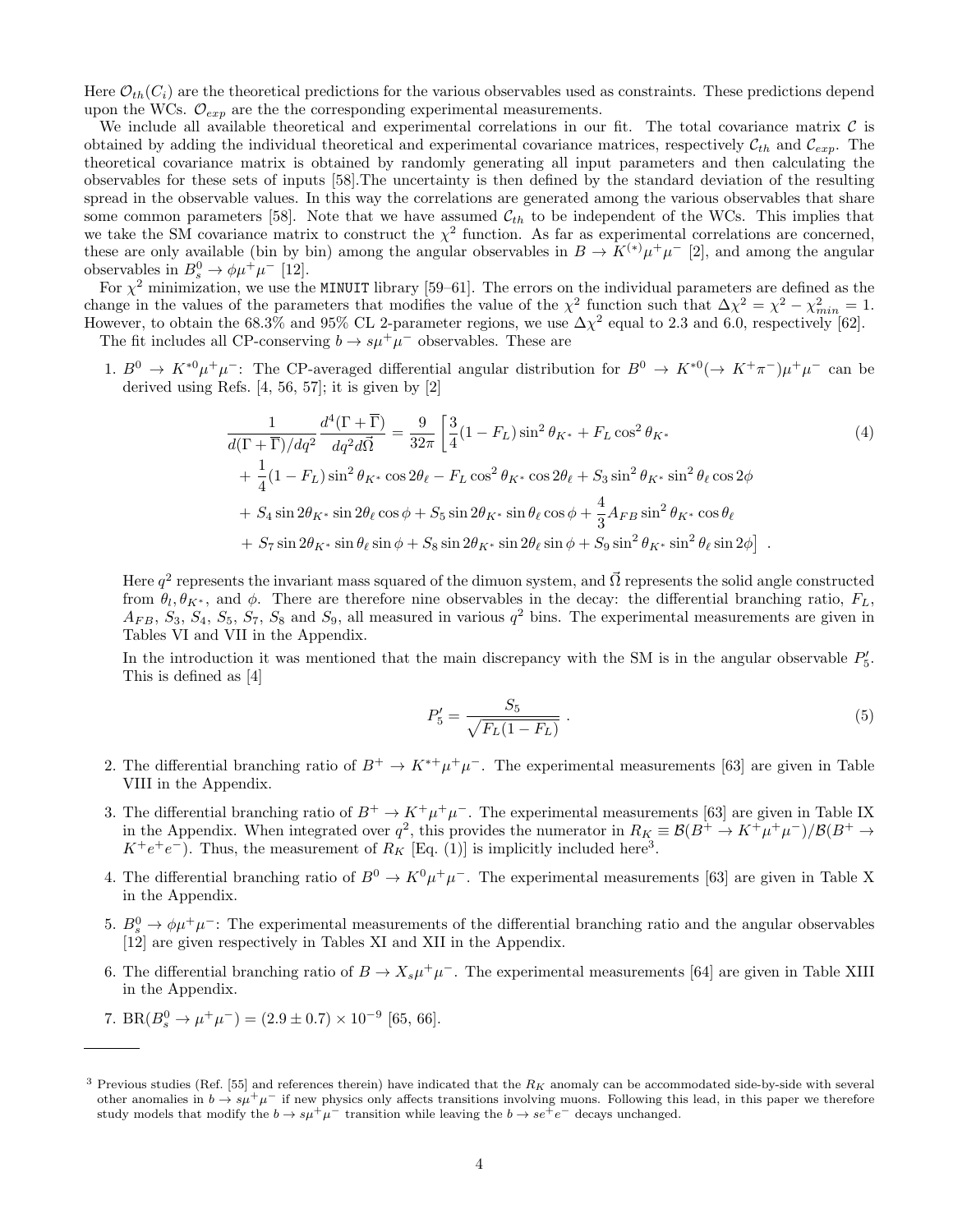In computing the theoretical predictions for the above observables, we note the following:

- For  $B \to K^* \mu^+ \mu^-$  and  $B_s^0 \to \phi \mu^+ \mu^-$ , we use the form factors from the combined fit to lattice and light-cone sum rules (LCSR) calculations [67]. These calculations are applicable to the full  $q^2$  kinematic region. In LCSR calculations the full error correlation matrix is used, which is useful to avoid an overestimate of the uncertainties.
- In  $B \to K\mu^+\mu^-$ , we use the form factors from lattice QCD calculations [68], in which the main sources of uncertainty are from the chiral-continuum extrapolation and the extrapolation to low  $q^2$ . In order to cover the entire kinematically-allowed range of  $q^2$ , we use the model-independent z expansion given in Ref. [68].
- The decay  $B_s^0 \to \phi \mu^+ \mu^-$  has special characteristics, namely (i) there can be (time-dependent) indirect CPviolating effects, and (ii) the  $B_s^0$ - $\bar{B}_s^0$  width difference,  $\Delta\Gamma_s$ , is non-negligible. These must be taken into account in deriving the angular distribution, see Ref. [69]. In flavio [58], the width difference is taken into account, but all observables correspond to time-integrated ones (so no indirect CP violation).
- In the calculation of the branching ratio of the inclusive decay  $B \to X_s \mu^+ \mu^-$ , the dominant perturbative contributions are calculated up to NNLO precision following Refs. [70–73].

The above observables are used in all fits. However, a particular model may receive further constraints from its contributions to other observables, such as  $b \to s \nu \bar{\nu}$ ,  $B_s^0$ - $\bar{B}_s^0$  mixing, etc. These additional constraints will be discussed when we describe the model-dependent fits.

#### II.2. Predictions

Eq. (4) applies to  $B^0 \to K^{*0} \mu^+ \mu^-$  decays. Here the seven angular observables  $S_3$ ,  $S_4$ ,  $S_5$ ,  $A_{FB}$ ,  $S_7$ ,  $S_8$  and  $S_9$  are obtained by averaging the angular distributions of B and  $\bar{B}$  decays. However, one can also consider the difference between  $\vec{B}$  and  $\vec{B}$  decays. This leads to seven angular asymmetries:  $A_3$ ,  $A_4$ ,  $A_5$ ,  $A_6^s$ ,  $A_7$ ,  $A_8$  and  $A_9$  [56, 57]. For  $B \to K \mu^+ \mu^-$ , there is only the partial rate asymmetry  $A_{\rm CP}$ .

In general, there are two categories of CP asymmetries. Suppose the two interfering amplitudes are  $A_{\rm SM} = a_1 e^{i\phi_1} e^{i\delta_1}$ and  $A_{\rm NP} = a_2 e^{i\phi_2} e^{i\delta_2}$ , where the  $a_i$  are the magnitudes, the  $\phi_i$  the weak phases and the  $\delta_i$  the strong phases. Direct CP asymmetries involving rates are proportional to  $\sin(\phi_1 - \phi_2) \sin(\delta_1 - \delta_2)$ . On the other hand, CP asymmetries involving T-odd triple products of the form  $\vec{p}_i \cdot (\vec{p}_j \times \vec{p}_k)$  are proportional to  $\sin(\phi_1 - \phi_2) \cos(\delta_1 - \delta_2)$ . Both types of CP asymmetry are nonzero only if the interfering amplitudes have different weak phases, but the direct CP asymmetry requires in addition a nonzero strong-phase difference. In the SM, the weak phase  $(=\arg(V_{tb}V_{ts}^*))$  and strong phases are all rather small, and the NP strong phase is negligible [74]. From this, we deduce that (i) large CP asymmetries are possible only if the NP weak phase is sizeable, and (ii) triple product CP asymmetries are most promising for seeing NP since they do not require large strong phases.

In order to compute the predictions for the CP asymmetries, we proceed as follows. As noted above, we start by assuming that the NP contributes to a particular set of  $b \to s\mu^+\mu^-$  WCs. We then perform fits to determine whether this set of WCs is consistent with all experimental data. In the case of a model-independent fit, the data involve only  $b \to s\mu^+\mu^-$  observables; a model-dependent fit may involve additional observables. We determine the values of the real and imaginary parts of the WCs that minimize the  $\chi^2$ . In the case of a good fit, we then use these WCs to predict the values of the CP-violating asymmetries  $A_3$ - $A_9$  in  $B^0 \to K^{*0} \mu^+ \mu^-$  and  $A_{\rm CP}$  in  $B \to K \mu^+ \mu^-$ .

In Ref. [56], it was noted that  $A_3$ ,  $A_4$ ,  $A_5$  and  $A_6^s$  are direct CP asymmetries, while  $A_7$ ,  $A_8$  and  $A_9$  are triple product CP asymmetries. Furthermore,  $A_7$  is very sensitive to the phase of  $C_{10}$ . We therefore expect that, if NP reveals itself through CP-violating effects in  $B \to K^{(*)} \mu^+ \mu^-$ , it will most likely be in  $A_7$ - $A_9$ , with  $A_7$  being particularly promising.

#### III. MODEL-INDEPENDENT RESULTS

In Refs. [8, 9], global analyses of the  $b \to s\ell^+\ell^-$  anomalies were performed. It was found that there is a significant disagreement with the SM, possibly as large as  $4\sigma$ , and that it can be explained if there is NP in  $b \to s\mu^+\mu^-$ . Ref. [9] offered four possible explanations, each having roughly equal goodness-of-fits:

(I) 
$$
C_9^{\mu\mu}(\text{NP}) < 0
$$
,  
\n(II)  $C_9^{\mu\mu}(\text{NP}) = -C_{10}^{\mu\mu}(\text{NP}) < 0$ ,  
\n(III)  $C_9^{\mu\mu}(\text{NP}) = -C_9^{\prime\mu\mu}(\text{NP}) < 0$ ,  
\n(IV)  $C_9^{\mu\mu}(\text{NP}) = -C_{10}^{\prime\mu\mu}(\text{NP}) = -C_9^{\prime\mu\mu}(\text{NP}) = -C_{10}^{\prime\mu\mu}(\text{NP}) < 0$ . (6)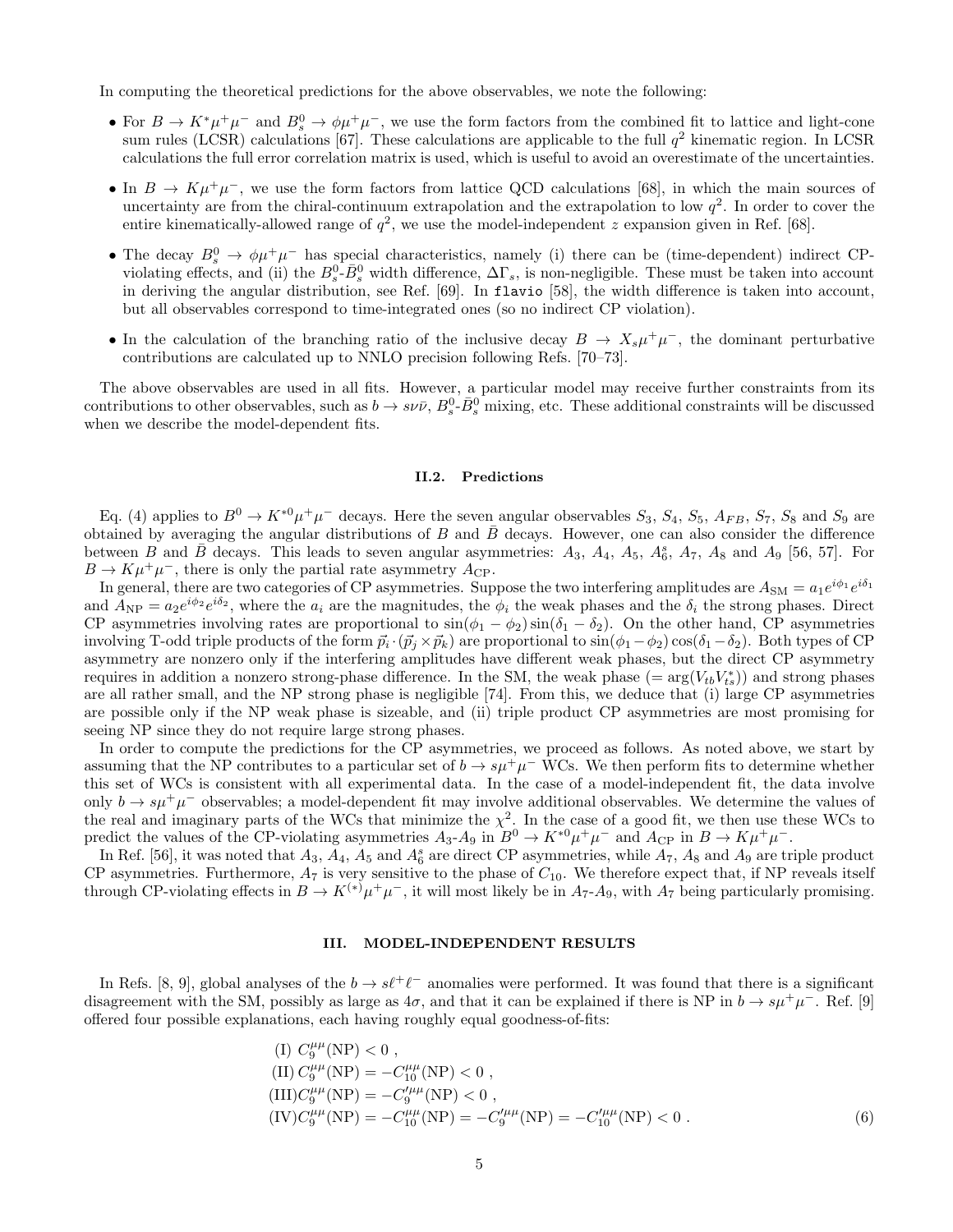In this section we apply our method to these four scenarios. There are several reasons for doing this. First, we want to confirm independently that, if the NP contributes to these sets of WCs, a good fit to the data is obtained. Note also that the above solutions were found assuming the WCs to be real. Since we allow for complex WCs, there may potentially be differences. Second, the main idea of the paper is that CP-violating observables can be used to distinguish the various NP  $b \to s\mu^+\mu^-$  models. We can test this hypothesis with scenarios I-IV. Finally, it will be useful to compare the model-independent and model-dependent fits.

#### III.1. Fits

The four scenarios are model-independent, so that the fit includes only the  $b \to s\mu^+\mu^-$  observables. The results are shown in Table I. In scenarios II and III, there are two best-fit solutions, labeled (A) and (B). In both cases, the two solutions have similar best-fit values for  $Re(WC)$ , but opposite signs for the best-fit values of  $Im(WC)$ . In all cases, we obtain good fits to the data. The pulls are all  $\geq 4$ , indicating significant improvement over the SM. Indeed, our results agree entirely with those of Ref. [9].

| Scenario                                                     | [Re(WC), Im(WC)]                          | pull |
|--------------------------------------------------------------|-------------------------------------------|------|
| (I) $C_9^{\mu\mu}(\text{NP})$                                | $[(-1.1 \pm 0.2), (0.0 \pm 0.9)]$         | 4.2  |
| (II) $C_9^{\mu\mu}(\text{NP}) = -C_{10}^{\mu\mu}(\text{NP})$ | $[(-0.8 \pm 0.3), (1.2 \pm 0.7)]$<br>(A)  | 4.2  |
|                                                              | $[(-0.8 \pm 0.3), (-1.2 \pm 0.8)]$<br>(B) | 4.0  |
| (III) $C_9^{\mu\mu}(\text{NP}) = -C_9^{'\mu\mu}(\text{NP})$  | $[(-1.0 \pm 0.2), (0.3 \pm 0.6)]$<br>(A)  | 4.4  |
|                                                              | $[(-0.9 \pm 0.2), (-0.3 \pm 0.8)]$<br>(B) | 4.4  |
| (IV) $C_9^{\mu\mu}(\text{NP}) = -C_{10}^{\mu\mu}(\text{NP})$ | $[(-0.6 \pm 0.2), (0.1 \pm 1.2)]$         | 4.1  |
| $= -C_0^{'\mu\mu}({\rm NP}) = -C_{10}^{'\mu\mu}({\rm NP})$   |                                           |      |

TABLE I. Model-independent scenarios: best-fit values of the real and imaginary parts of the NP WCs, as well as the pull =  $\sqrt{\chi_{SM}^2 - \chi_{min}^2}$  for the fits. For each case there are 104 degrees of freedom.

#### III.2. CP asymmetries: predictions

For each of the four scenarios, the allowed values of Re(WC) and Im(WC) are shown in Fig. 1. In all cases, Im(WC) is consistent with 0, but large non-zero values are still allowed. Should this happen, significant CP-violating asymmetries in  $B \to K^{(*)} \mu^+ \mu^-$  can be generated. To illustrate this, for each of the four scenarios, we compute the predicted values of the CP asymmetries  $A_7$ ,  $A_9$  and  $A_8$  in  $B^0 \to K^{*0} \mu^+ \mu^-$ . The results are shown in Fig. 2. From these plots, one sees that, in principle, one can distinguish all scenarios. If a large  $A<sub>7</sub>$  asymmetry is observed, this indicates scenario II, and one can differentiate solutions (A) and (B). A large  $A_9$  asymmetry at low  $q^2$  indicates scenario IV, while a large  $A_9$  asymmetry at high  $q^2$  indicates scenario III (here solutions (A) and (B) can be differentiated). Finally, if no  $A_7$  or  $A_9$  asymmetries are observed, but a sizeable  $A_8$  asymmetry is seen at low  $q^2$ , this would be due to scenario I.

This then confirms the hypothesis that CP-violating observables can potentially be used to distinguish the various NP models proposed to explain the  $b \to s\mu^+\mu^-$  anomalies. This said, one must be careful not to read too much into the model-independent results. If NP is present in  $b \to s\mu^+\mu^-$  decays, it is due to a specific model. And this model may have other constraints, either theoretical or experimental, that may significantly change the predictions. That is, since the model-independent fits have the fewest constraints, the CP-violating effects shown in Fig. 2 are the largest possible. In a particular model, there may be additional constraints, which will reduce the predicted sizes of the CP asymmetries. For this reason, while a model-independent analysis is useful to get a general idea of what is possible, real predictions require a model-dependent analysis. We turn to this in the following sections.

#### IV. MODEL-DEPENDENT FITS

Many models have been proposed to explain the  $b \to s\mu^+\mu^-$  anomalies, of both the LQ [22–30] and Z' [22, 31–54] variety. Rather than considering each model individually, in this section we perform general analyses of the two types of models. The aim is to answer two questions. First, what are the properties of models required in order to provide good fits to the  $b \to s\mu^+\mu^-$  data? Second, which of these good-fit models can also generate sizeable CP-violating asymmetries in  $B \to K^{(*)} \mu^+ \mu^-$ ? We separately examine LQ and Z' models.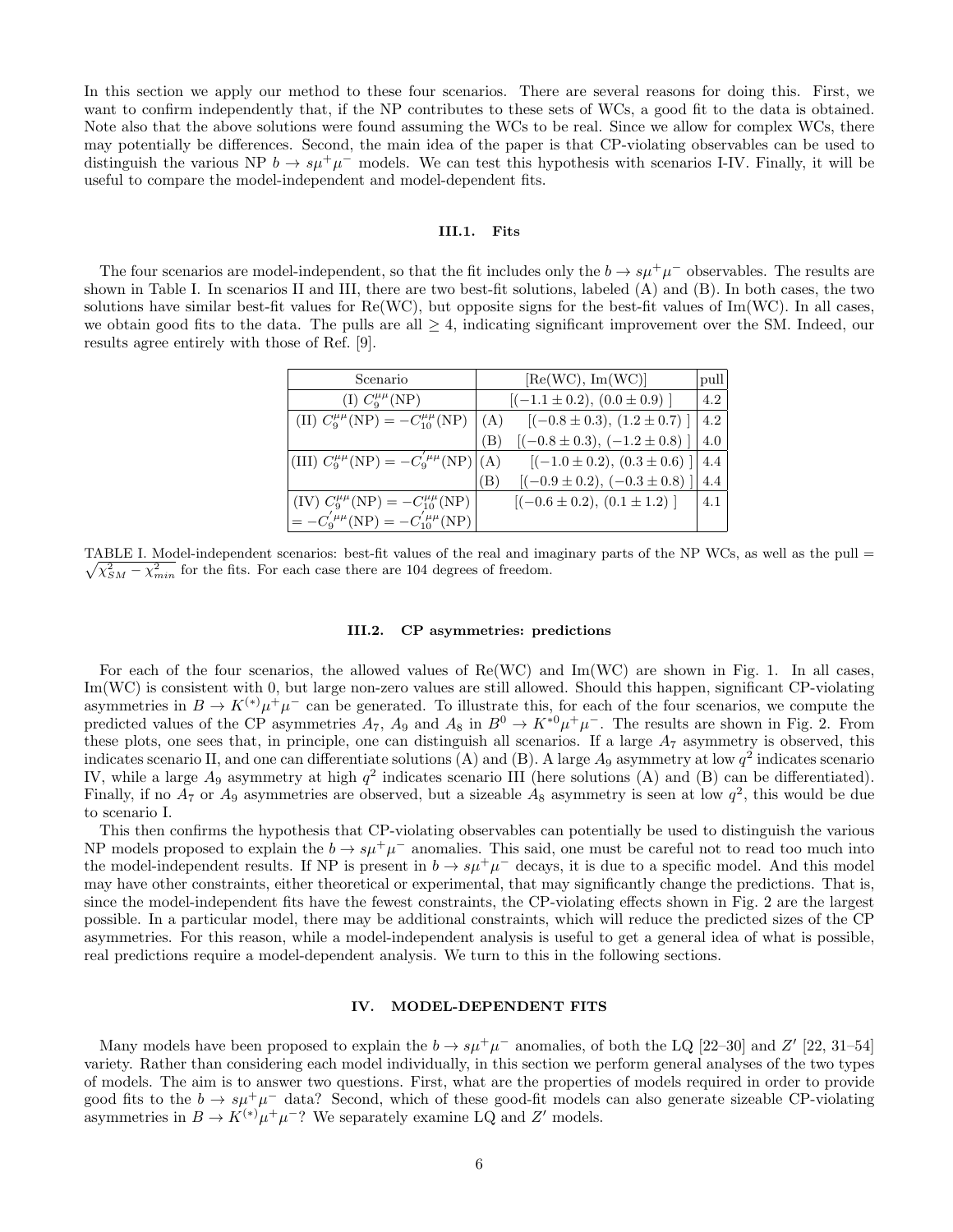

FIG. 1. Allowed regions in the Re(WC)-Im(WC) plane for the four model-independent scenarios I-IV. See Table I for definitions of Re(WC) and Im(WC) in each of the four scenarios.

#### IV.1. Leptoquarks

The list of all possible LQ models that couple to SM particles through dimension  $\leq 4$  operators can be found in Ref. [23]. There are five spin-0 and five spin-1 LQs, denoted  $\Delta$  and V respectively, with couplings

$$
\mathcal{L}_{\Delta} = (y_{\ell u} \bar{\ell}_L u_R + y_{eq} \bar{e}_R i \tau_2 q_L) \Delta_{-7/6} + y_{\ell d} \bar{\ell}_L d_R \Delta_{-1/6} + (y_{\ell q} \bar{\ell}_L^c i \tau_2 q_L + y_{eu} \bar{e}_R^c u_R) \Delta_{1/3} \n+ y_{ed} \bar{e}_R^c d_R \Delta_{4/3} + y'_{\ell q} \bar{\ell}_L^c i \tau_2 \bar{\tau} q_L \cdot \vec{\Delta}'_{1/3} + h.c.
$$
\n
$$
\mathcal{L}_V = (g_{\ell q} \bar{\ell}_L \gamma_\mu q_L + g_{ed} \bar{e}_R \gamma_\mu d_R) V_{-2/3}^\mu + g_{eu} \bar{e}_R \gamma_\mu u_R V_{-5/3}^\mu + g'_{\ell q} \bar{\ell}_L \gamma_\mu \bar{\tau} q_L \cdot \vec{V}^{\prime \mu}_{-2/3} + g'_{\ell d} \bar{\ell}_L \gamma_\mu d_R^c + g_{eq} \bar{e}_R \gamma_\mu q_L^c) V_{-5/6}^\mu + g_{eu} \bar{\ell}_L \gamma_\mu u_R^c V_{1/6}^\mu + h.c.
$$
\n(7)

In the fermion currents and in the subscripts of the couplings, q and  $\ell$  represent left-handed quark and lepton  $SU(2)_L$ doublets, respectively, while  $u$ ,  $d$  and  $e$  represent right-handed up-type quark, down-type quark and charged lepton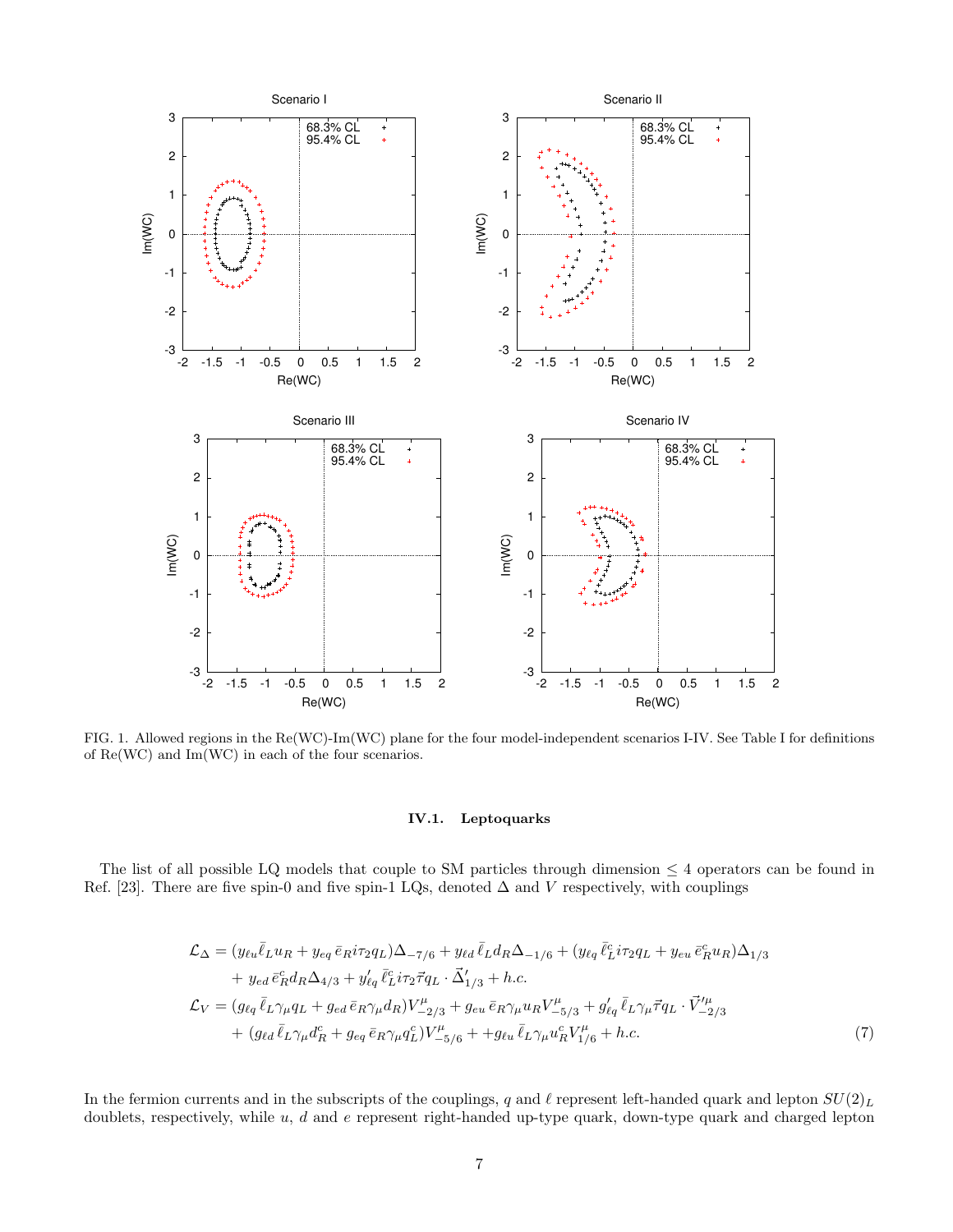

FIG. 2. Predictions of the CP asymmetries  $A_7$ ,  $A_8$  and  $A_9$  at the  $2\sigma$  level for the four model-independent scenarios I-IV.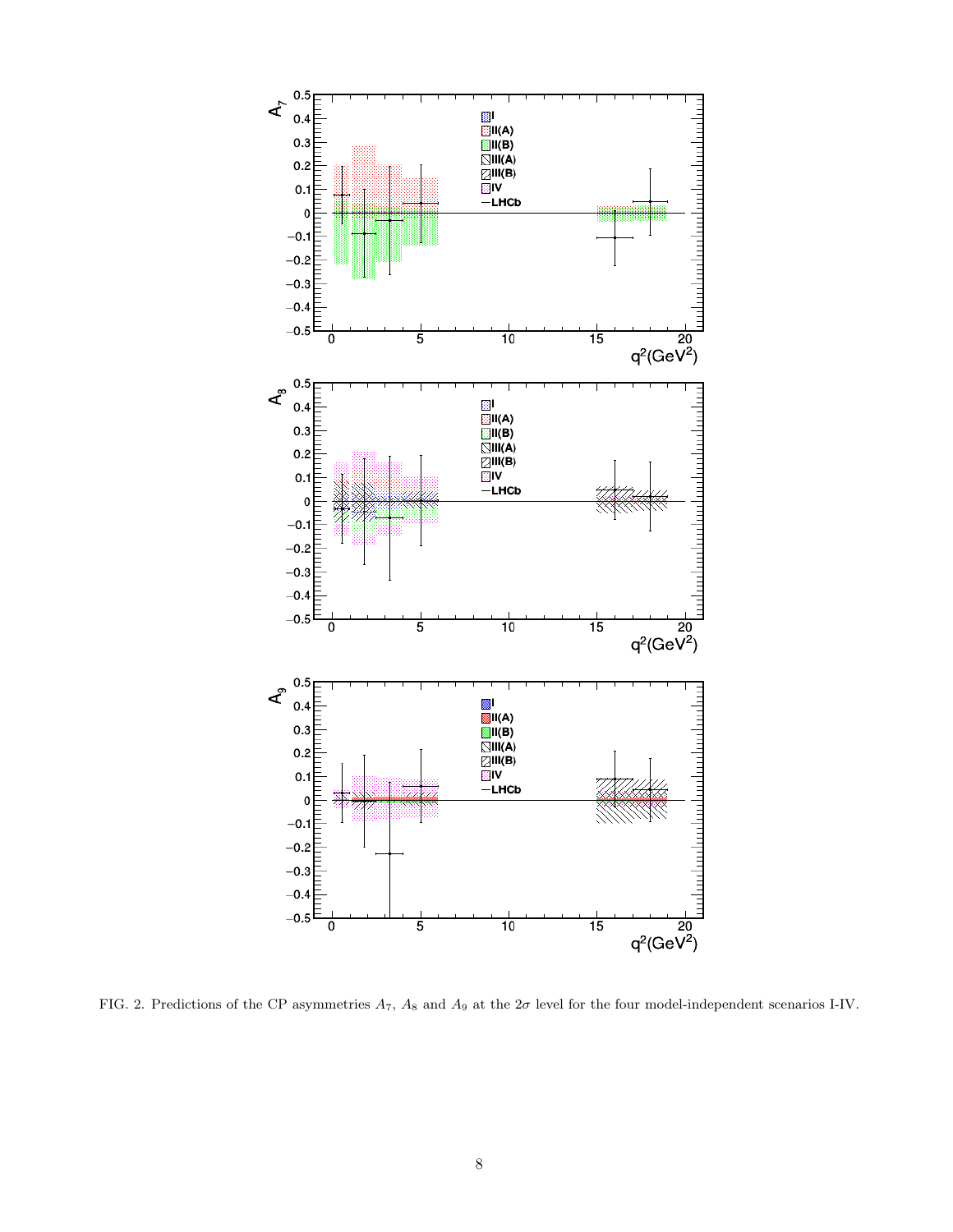$SU(2)_L$  singlets, respectively. The LQs transform as follows under  $SU(3)_c \times SU(2)_L \times U(1)_Y$ :

$$
\Delta_{-7/6} : (\bar{3}, 2, -7/6) , \quad \Delta_{-1/6} : (\bar{3}, 2, -1/6) , \quad \Delta_{1/3} : (\bar{3}, 1, 1/3) ,\n\Delta_{4/3} : (\bar{3}, 1, 4/3) , \quad \vec{\Delta}'_{1/3} : (\bar{3}, 3, 1/3) ,\nV^{\mu}_{-2/3} : (\bar{3}, 1, -2/3) , \quad V^{\mu}_{-5/3} : (\bar{3}, 1, -5/3) , \quad \vec{V}^{\mu}_{-2/3} : (\bar{3}, 3, -2/3) ,\nV^{\mu}_{-5/6} : (\bar{3}, 2, -5/6) , \quad V^{\mu}_{1/6} : (\bar{3}, 2, -5/3) .
$$
\n(8)

Note that here the hypercharge is defined as  $Y = Q_{em} - I_3$ .

In Eq. (7), the LQs can couple to fermions of any generation. To specify which particular fermions are involved, we add superscripts to the couplings. For example,  $g_{\ell q}^{\prime \mu s}$  is the coupling of the  $\vec{V}^{\prime \mu}_{-2/3}$  LQ to a left-handed  $\mu$  (or  $\nu_{\mu}$ ) and a left-handed s. Similarly,  $y_{eq}^{\mu b}$  is the coupling of the  $\Delta_{-7/6}$  LQ to a right-handed  $\mu$  and a left-handed b. These couplings are relevant for  $b \to s\mu^+\mu^-$  (and possibly  $b \to s\nu\bar{\nu}$ ). Note that the  $V_{-}^{\mu}$  $V_{-5/3}^{\mu}$  and  $V_{1/3}^{\mu}$  $L_{1/6}^{\mu}$  LQs do not contribute to  $b \to s\ell^+\ell^-$ .

A number of these LQs, and their effects on  $b \to s\mu^+\mu^-$  and other decays, have been analyzed separately. For example, in Ref. [75], it was pointed out that four LQs can contribute to  $\overline{B} \to D^{(*)+} \tau^- \overline{\nu}_{\tau}$ . They are: a scalar isosinglet with  $Y = 1/3$ , a scalar isotriplet with  $Y = 1/3$ , a vector isosinglet with  $Y = -2/3$ , and a vector isotriplet with  $Y = -2/3$ . These are respectively  $\Delta_{1/3}$ ,  $\vec{\Delta}'_{1/3}$ ,  $V^{\mu}_{-3}$  $\vec{V}_{-2/3}^{\mu}$  and  $\vec{V}_{-2/3}^{\prime\mu}$ . In Ref. [75], they are called  $S_1$ ,  $S_3$ ,  $U_1$  and  $U_3$ , respectively, and we adopt this nomenclature below.

The  $S_3$  LQ has been studied in the context of  $b \to s\mu^+\mu^-$  in Refs. [24–27].  $U_1$  has been examined in Refs. [22, 55]. In Ref. [28], the U<sub>3</sub> LQ was proposed as an explanation of the  $b \to s\mu^+\mu^-$  anomalies. Finally, in Refs. [29, 30] it was claimed that the tree-level exchange of a  $\Delta_{-1/6}$  LQ can account for the  $b \to s\mu^+\mu^-$  results.

There are therefore quite a few LQ models that contribute to  $b \to s\mu^+\mu^-$ , several of which have been proposed as explanations of the B-decay anomalies. We would like to have a definitive answer to the following question: which of the LQs in Eq. (7) can actually explain the  $b \to s\mu^+\mu^-$  anomalies? Rather than rely on previous work, we perform an independent analysis ourselves.

#### IV.1.1. LQ fits

The difference between model-independent and model-dependent fits is that, within a particular model, there may be contributions to new observables and/or new operators, and this must be taken into account in the fit. In the case of LQ models, the LQs contribute to a variety of operators. In addition to  $O_{9,10}^{(l)}$  [Eq. (2)], there may be contributions to

$$
O_{\nu}^{(\prime)} = [\bar{s}\gamma_{\mu}P_{L(R)}b][\bar{\nu}_{\mu}\gamma^{\mu}(1-\gamma_{5})\nu_{\mu}],
$$
  
\n
$$
O_{S}^{(\prime)} = [\bar{s}P_{R(L)}b][\bar{\mu}\mu], \qquad O_{P}^{(\prime)} = [\bar{s}P_{R(L)}b][\bar{\mu}\gamma_{5}\mu].
$$
\n(9)

 $O_{\nu}^{(l)}$  contributes to  $b \to s\nu_{\mu}\bar{\nu}_{\mu}$ , while  $O_{S}^{(l)}$  $S^{(t)}$  and  $O_P^{(t)}$  $P_{P}^{(l)}$  are additional contributions to  $b \to s\mu^{+}\mu^{-}$ . Based on the couplings in Eq. (7), it is straightforward to work out which Wilson coefficients are affected by each LQ. These are shown in Table II [23]. Although the scalar LQs do not contribute to  $O_{S,P}^{(\prime)}$ , some vector LQs do. For these we have  $C_P^{\mu\mu}(\text{NP}) = -C_S^{\mu\mu}(\text{NP})$  and  $C_P^{\prime\mu\mu}(\text{NP}) = C_S^{\prime\mu\mu}(\text{NP}).$ 

There are several observations one can make from this Table. First, not all of the LQs contribute to  $b \to s\mu^+\mu^-$ :  $\Delta_{1/3}$  contributes only to  $b \to s\nu\bar{\nu}$ . Second,  $U_1$  has two couplings,  $g_{\ell q}$  and  $g_{ed}$ . If both are allowed simultaneously, scalar operators are generated, and these can also contribute to  $b \to s\mu^+\mu^-$ . This must be taken into account in the modeldependent fits. The situation is similar for  $V_{\perp}^{\mu}$ <sup> $\mu$ </sup><sub>-5/6</sub>. Finally, the  $S_3$  and  $U_3$  LQs both have  $C_9^{\mu\mu}(\text{NP}) = -C_{10}^{\mu\mu}(\text{NP});$ they are differentiated only by their contributions to  $C^{\mu\mu}_{\nu}(NP)$ .

At this stage, we can perform model-dependent fits to determine which of the LQ models can explain the data. First of all, the SM alone does not provide a good fit. We find, for 106 degrees of freedom, that

$$
\chi_{SM}^2/d.o.f. = 1.34 , \quad \text{p-value} = 0.01. \tag{10}
$$

We therefore confirm that the  $b \to s\mu^+\mu^-$  anomalies suggest the presence of NP.

For the scalar LQs, the results of the fits using only the  $b \to s\mu^+\mu^-$  data are shown in Table III (we address the  $b \to s\nu\bar{\nu}$  data below). For the  $S_3$  LQ, there are two best-fit solutions, labeled (A) and (B). (The two solutions have the same best-fit values for Re(coupling), but opposite signs for the best-fit values of Im(coupling).) From this Table,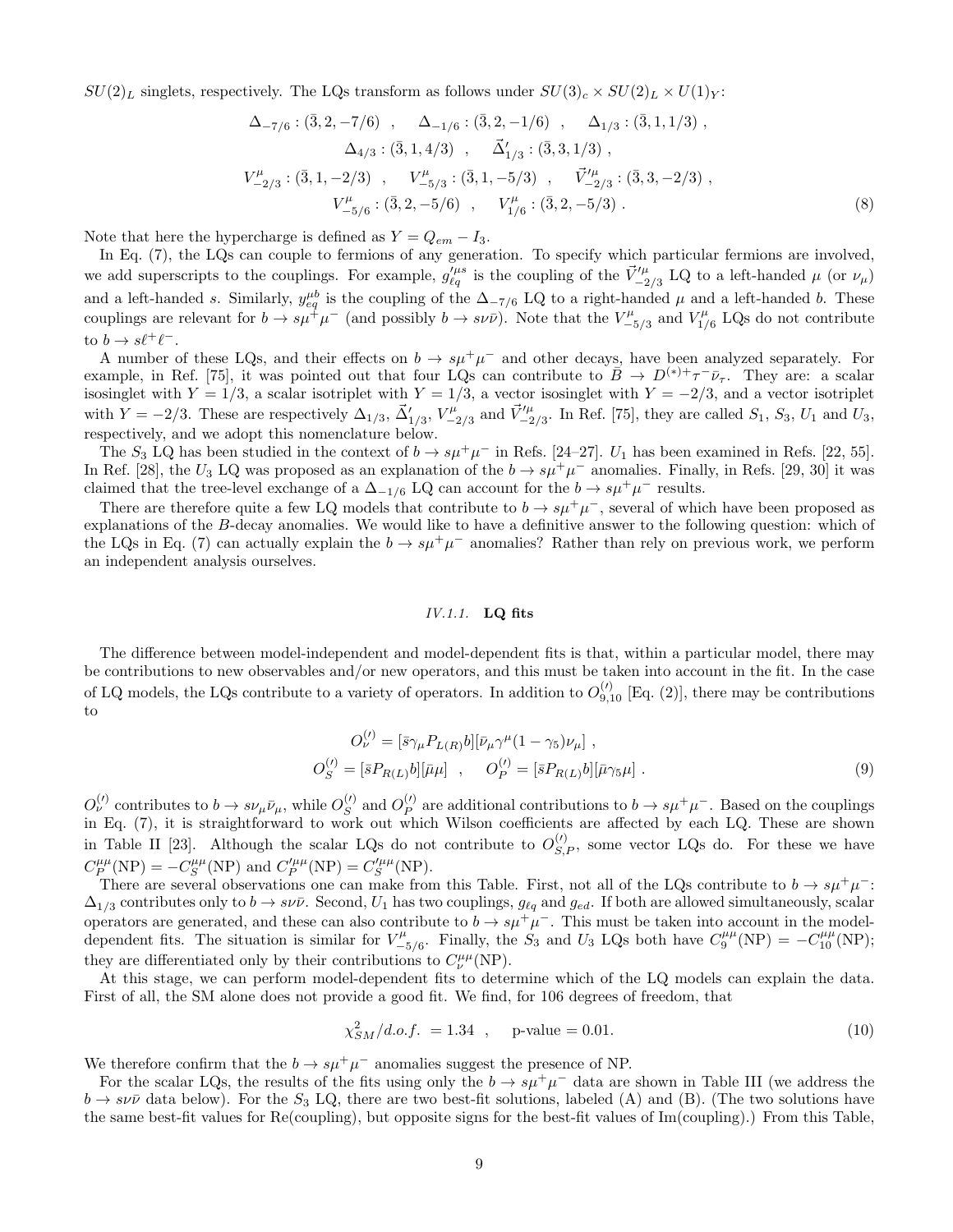| LQ                                             | $C_9^{\mu\mu}(\text{NP})$                      | $C_{10}^{\mu\mu}(\mathrm{NP})$                                                                | $C_9^{\prime \mu \mu}(\text{NP})$                         | $C_{10}^{\prime\mu\mu}({\rm NP})$                       |
|------------------------------------------------|------------------------------------------------|-----------------------------------------------------------------------------------------------|-----------------------------------------------------------|---------------------------------------------------------|
|                                                | $C_S^{\mu\mu}(\text{NP})$                      | $C_S^{\prime\mu\mu}(\text{NP})$                                                               | $C^{\mu\mu}_{\nu}(\text{NP})$                             | $C^{\prime\mu\mu}_{\nu}(NP)$                            |
| $\Delta_{1/3}$ [S <sub>1</sub> ]               |                                                |                                                                                               |                                                           |                                                         |
|                                                |                                                |                                                                                               | $\frac{1}{2} y_{\ell q}^{\mu b} (y_{\ell q}^{\mu s})^*$   | 0                                                       |
| $\vec{\Delta}'_{1/3}$ [S <sub>3</sub> ]        | $y'^{\mu b}_{\ell q} (y'^{\mu s}_{\ell q})^*$  | $-y'^{\mu b}_{\ell q} (y'^{\mu s}_{\ell q})^*$                                                |                                                           | 0                                                       |
|                                                |                                                |                                                                                               | $\frac{1}{2}y'^{\mu b}_{\ell q}(y'^{\mu s}_{\ell q})^*$   | $\theta$                                                |
| $\Delta_{-7/6}$                                |                                                | $-\frac{1}{2}y_{eq}^{\mu b}(y_{eq}^{\mu s})^*$ $-\frac{1}{2}y_{eq}^{\mu b}(y_{eq}^{\mu s})^*$ |                                                           | 0                                                       |
|                                                |                                                |                                                                                               |                                                           |                                                         |
| $\Delta_{-1/6}$                                | 0                                              |                                                                                               | $-\frac{1}{2}y_{\ell d}^{\mu b}(y_{\ell d}^{\mu s})^{*}$  | $\frac{1}{2} y_{\ell d}^{\mu b} (y_{\ell d}^{\mu s})^*$ |
|                                                |                                                |                                                                                               |                                                           | $-\frac{1}{2}y^{\mu b}_{\ell d}(y^{\mu s}_{\ell d})^*$  |
| $\Delta_{4/3}$                                 | 0                                              | $\Omega$                                                                                      | $\frac{1}{2}y^{\mu b}_{ed}(y^{\mu s}_{ed})^*$             | $\frac{1}{2} y^{\mu b}_{ed} (y^{\mu s}_{ed})^*$         |
|                                                |                                                |                                                                                               |                                                           |                                                         |
| $V^{\mu}_{-2/3}$ [U <sub>1</sub> ]             | $-g_{\ell q}^{\mu b}(g_{\ell q}^{\mu s})^*$    | $g_{\ell q}^{\mu b}(g_{\ell q}^{\mu s})^*$                                                    | $-g_{ed}^{\mu b}(g_{ed}^{\mu s})^*$                       | $-g_{ed}^{\mu b}(g_{ed}^{\mu s})^*$                     |
|                                                | $2g_{\ell q}^{\mu b}(g_{ed}^{\mu s})^{*}$      | $2(g_{\ell q}^{\mu s})^* g_{ed}^{\mu b}$                                                      |                                                           |                                                         |
| $\vec{V}^{\prime\mu}_{-2/3}$ [U <sub>3</sub> ] | $-g'^{\mu b}_{\ell q} (g'^{\mu s}_{\ell q})^*$ | $g'^{\mu b}_{\ell q} (g'^{\mu s}_{\ell q})^*$                                                 | 0                                                         |                                                         |
|                                                |                                                |                                                                                               | $-2g^{\prime\mu b}_{\ell q} (g^{\prime\mu s}_{\ell q})^*$ | $\theta$                                                |
| $V^{\mu}_{-5/6}$                               | $g_{eq}^{\mu s}(g_{eq}^{\mu b})^*$             | $g_{eq}^{\mu s}(g_{eq}^{\mu b})^*$                                                            | $g_{\ell d}^{\mu s}(g_{\ell d}^{\mu b})^*$                | $-g_{\ell d}^{\mu s}(g_{\ell d}^{\mu b})^*$             |
|                                                | $2g^{\mu s}_{\ell d} (g^{\mu b}_{eq})^*$       | $2(g_{\ell d}^{\mu b})^*g_{eq}^{\mu s}$                                                       |                                                           | $g_{\ell d}^{\mu s}(g_{\ell d}^{\mu b})^*$              |

TABLE II. Contributions of the different LQs to the Wilson coefficients of various operators. The normalization  $K \equiv$  $\pi/(\sqrt{2}\alpha G_F V_{tb} V_{ts} M_{LQ}^2)$  has been factored out. For  $M_{LQ} = 1$  TeV,  $K = -644.4$ .

| LQ.             |                                                                             | Coupling $\left \left[Re(coupling), Im(coupling)\right] \times 10^3\right $ pull |                  |
|-----------------|-----------------------------------------------------------------------------|----------------------------------------------------------------------------------|------------------|
|                 | $\vec{\Delta}_{1/3}'$ $[S_3]$ $y'^{\mu b}_{\ell q} (y'^{\mu s}_{\ell q})^*$ | (A) $[(1.5 \pm 0.5), (-1.9 \pm 1.2)]$                                            | 4.2 <sub>1</sub> |
|                 |                                                                             | $[(1.4 \pm 0.5), (1.7 \pm 1.3)]$<br>(B)                                          | 4.0              |
| $\Delta_{-7/6}$ | $y_{eq}^{\mu b}(y_{eq}^{\mu s})^*$                                          | $[(0.1 \pm 0.7), (0.0 \pm 1.3)]$                                                 | 0.1              |
| $\Delta_{-1/6}$ | $y_{\ell d}^{\mu b} (y_{\ell d}^{\mu s})^*$                                 | $[(-0.1 \pm 0.3), (-0.1 \pm 1.3)]$                                               | 0.4              |
| $\Delta_{4/3}$  | $y_{ed}^{\mu b}(y_{ed}^{\mu s})^*$                                          | $[(0.2 \pm 0.7), (0.0 \pm 0.9)]$                                                 | 02               |

TABLE III. Scalar LQs: best-fit values of the real and imaginary parts of the couplings, and the pull= $\sqrt{\chi_{SM}^2 - \chi_{min}^2}$  of the fits, for  $M_{LQ} = 1$  TeV.

we see that only the  $S_3$  LQ provides an acceptable fit to the data. Despite the claims of Refs. [29, 30], the  $\Delta_{-1/6}$  LQ does not explain the  $b \to s\mu^+\mu^-$  anomalies.

The vector LQs are more complicated because the  $U_1$  and  $V_{-1}^{\mu}$  $\frac{L}{L_{5}}$  LQs each have two couplings. The  $U_1$  case, where the two couplings are  $g_{\ell q}$  and  $g_{ed}$ , is particularly interesting. If  $g_{ed}^{ij} = 0$ , we have  $C_9^{\mu\mu}(NP) = -C_{10}^{\mu\mu}(NP)$ , like the  $S_3$ and  $U_3$  LQs. (Recall that we found that  $S_3$  can explain the  $b \to s\mu^+\mu^-$  anomalies.) And if  $g_{ed}^{\mu b}(g_{ed}^{\mu s})^* = -g_{\ell q}^{\mu b}(g_{\ell q}^{\mu s})^*$ , we have  $C_9^{\mu\mu}(\text{NP}) = -C_{10}^{\mu\mu}(\text{NP}) = -C_{9}^{\prime\mu\mu}(\text{NP}) = -C_{10}^{\prime\mu}(\text{NP})$ , which is scenario IV of Eq. (6), and is also found to explain the anomalies. To explore the  $U_1$  model fully, we perform three fits. Fit (1) has  $g_{ed}^{ij} = 0$ , fit (2) has  $g_{ed}^{\mu b} = g_{\ell q}^{\mu b}$ and  $g_{ed}^{\mu s} = -g_{\ell q}^{\mu s}$  (which gives  $g_{ed}^{\mu b}(g_{ed}^{\mu s})^* = -g_{\ell q}^{\mu b}(g_{\ell q}^{\mu s})^*$ ), and fit (3) allows the  $g_{ed}^{ij}$  to be free. For the  $V_{-i}^{\mu b}$ −5/6 LQ, here too we can allow all couplings to vary, but for simplicity we set  $g_{ld}^{ij} = 0$ . However, we have checked that, even if we vary all the couplings, this model does not provide a good fit.

Regarding fit (3), a few comments are useful. Although we allow all couplings to vary, the constraints apply only to products of couplings. This allows some freedom: the magnitude of  $g_{\ell q}^{\mu s}$  does not affect the best-fit values of the WCs, so we simply set it to 1. Also, in order to avoid problems with correlations in the fits, we set  $g_{\ell q}^{\mu s}$  and  $g_{ed}^{\mu s}$  to fixed real values. Finally, in Ref. [9] it was found that the global fit requires  $C_S^{\mu\mu}(NP) \ll C_9^{\mu\mu}(NP)$ , i.e.,  $g_{ed}^{\mu s}/g_{\ell q}^{\mu s} \ll 1$ . We have found that  $g_{ed}^{\mu s}/g_{\ell q}^{\mu s} \simeq 0.02$  leads to a fit with a pull of around 4.

The results of the fits are shown in Table IV. There are several notable features:

1. We see that the  $b \to s\mu^+\mu^-$  anomalies can be explained with the  $U_1$  LQ [fit (1)] and the  $U_3$  LQ. Like the  $S_3$  LQ, they have  $C_9^{\mu\mu}(\text{NP}) = -C_{10}^{\mu\mu}(\text{NP})$ . Indeed, because only  $b \to s\mu^+\mu^-$  data were used in the fits, the fit results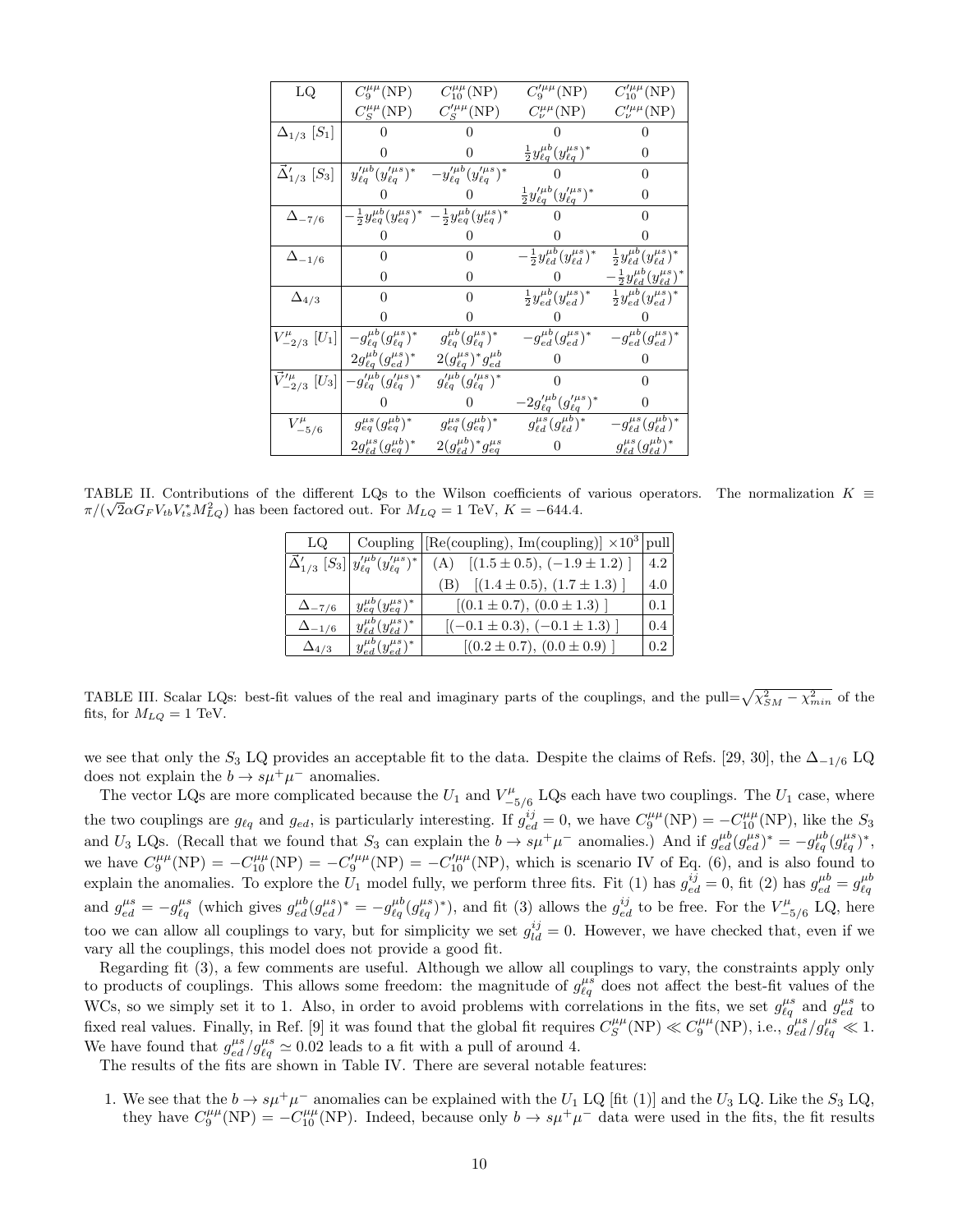| LQ.                                 | Couplings                                                                                     | $\left \frac{\text{Re}(\text{coupling})}{\text{Re}(\text{coupling})}\right  \times 10^3 \text{  pull} $ |         |
|-------------------------------------|-----------------------------------------------------------------------------------------------|---------------------------------------------------------------------------------------------------------|---------|
| $V_{-2/3}^{\mu}$ [U <sub>1</sub> ]: |                                                                                               |                                                                                                         |         |
| (1)                                 | $g_{\ell a}^{\mu b}(g_{\ell a}^{\mu s})^*$                                                    | (A) $[(-1.5 \pm 0.5), (1.9 \pm 1.2)]$                                                                   | 4.2     |
|                                     |                                                                                               | (B) $[(-1.4 \pm 0.5), (-1.7 \pm 1.3)]$                                                                  | 4.0     |
| (2)                                 | $g_{\ell a}^{\mu b}(g_{\ell a}^{\mu s})^*$                                                    | $[(-0.01 \pm 0.02), (0.0 \pm 0.02)]$                                                                    | $0.5\,$ |
| (3)                                 | $g_{\ell q}^{\mu b}$                                                                          | (A) $[(-1.2 \pm 0.4), (1.7 \pm 1.1)]$                                                                   |         |
|                                     | $g_{ed}^{\mu b}$                                                                              | $[(0.07 \pm 0.04), (0.02 \pm 0.08)]$                                                                    | 4.3     |
|                                     |                                                                                               | (B) $[(-1.3 \pm 0.4), (-1.9 \pm 1.0)]$                                                                  |         |
|                                     |                                                                                               | $[(0.06 \pm 0.05), (-0.02 \pm 0.08)]$                                                                   | 4.3     |
|                                     | $\vec{V}^{\prime\mu}_{-2/3}$ $[U_3]$ $ g^{\prime\mu b}_{\ell q} (g^{\prime\mu s}_{\ell q})^*$ | (A) $[(-1.5 \pm 0.5), (1.9 \pm 1.2)]$                                                                   | 4.2     |
|                                     |                                                                                               | $[(-1.4 \pm 0.5), (-1.7 \pm 1.3)]$<br>(B)                                                               | 4.0     |
| $V_{-5/6}^\mu$                      | $g_{eq}^{\mu s}(g_{eq}^{\mu b})^*$                                                            | $[(0.0 \pm 0.4), (0.0 \pm 1.2)]$                                                                        | 0.0     |

TABLE IV. Vector LQs: best-fit values of the real and imaginary parts of the couplings, and the pull= $\sqrt{\chi^2_{SM} - \chi^2_{min}}$  of the fits, for  $M_{LQ} = 1$  TeV.

are identical for all three LQ models.

- 2. A good fit is also found with the  $U_1$  LQ [fit (3)]. However, the best-fit solution has  $g_{ed}^{\mu b} \approx 0$ , so that this is essentially the same as the  $U_1$  LQ [fit (1)].
- 3. The  $U_1$  LQ model [fit (2)] has been constructed to satisfy  $C_9^{\mu\mu}(\text{NP}) = -C_{10}^{\mu\mu}(\text{NP}) = -C_9^{\prime\mu\mu}(\text{NP}) = -C_{10}^{\prime\mu\mu}(\text{NP})$ . Despite this, the model does not provide a good fit of the  $b \to s\mu^+\mu^-$  data. The reason is that, in this model, there are also important contributions to the scalar operators of Eq. (9). However, the measurement of  $B^0_s \to \mu^+ \mu^-$  puts strong constraints on such contributions. The result is that one cannot explain the anomalies  $\lim_{\Delta B \to \infty} B \to K^* \mu^+ \mu^-$ ,  $B_s^0 \to \phi \mu^+ \mu^-$  and  $R_K$ , while simultaneously agreeing with the measurement of  $B_s^0 \to \mu^+ \mu^-$ . This provides an explicit example of how the "model-independent," results of Eq. (6) do not necessarily apply to particular models.
- 4. The  $V_{-}^{\mu}$ <sup> $\mu^{\mu}_{-5/6}$ </sup> LQ model does not provide a good fit of the  $b \to s\mu^+\mu^-$  data.

We therefore see that, of all the scalar and vector LQ models, only  $S_3$ ,  $U_1$  and  $U_3$  can explain the  $b \to s\mu^+\mu^$ anomalies. Furthermore, within the context of  $b \to s\mu^+\mu^-$  processes, the models are equivalent, since they all have  $C_9^{\mu\mu}({\rm NP}) = -C_{10}^{\mu\mu}({\rm NP}).$ 

Finally, recall that the aim of this analysis is to differentiate different  $b \to s\mu^+\mu^-$  NP models through measurements of CP-violating asymmetries in  $B \to K^{(*)} \mu^+ \mu^-$ . As noted in the introduction, such CP asymmetries can be sizeable only if there is a significant NP weak phase. For the LQ model, we see from Table IV that the real and imaginary parts of the coupling are of similar sizes. The NP weak phase is therefore not small, so that large CP asymmetries can be expected.

#### IV.1.2.  $b \rightarrow s \nu \bar{\nu}$

Above, we have argued that the  $S_3$ ,  $U_1$  and  $U_3$  LQ models are equivalent. However, from Table II, note that the three LQs contribute differently to  $C^{\mu\mu}_{\nu}(NP)$ , the WC associated with  $O_{\nu}$ , the operator responsible for  $b \to s\nu_{\mu}\bar{\nu}_{\mu}$ . To be specific, the  $S_3$  and  $U_3$  LQs have  $\hat{C}^{\mu\mu}_{\nu}(\text{NP}) = \frac{1}{2} C_9^{\mu\mu}(\text{NP})$  and  $C^{\mu\mu}_{\nu}(\text{NP}) = 2\hat{C}_9^{\mu\mu}(\text{NP})$ , respectively, while the  $U_1$ LQ has  $C^{\mu\mu}_{\nu}(NP) = 0$ . This means that, for  $S_3$  and  $\bar{U}_3$ , constraints on  $C^{\mu\mu}_{\nu}(NP)$  translate into additional constraints on  $C_9^{\mu\mu}(\text{NP})$ . This then raises the question: could these three LQ solutions be distinguished by the  $b \to s\nu\bar{\nu}$  data?

The effective Hamiltonian relevant for  $b \to s \nu \bar{\nu}$  is [76]

$$
H_{\text{eff}} = -\frac{\alpha G_F}{\sqrt{2}\pi} V_{tb} V_{ts}^* \sum_{\ell} C_L^{\ell} (\bar{s} \gamma_{\mu} P_L b) (\bar{\nu}_{\ell} \gamma^{\mu} (1 - \gamma_5) \nu_{\ell}). \tag{11}
$$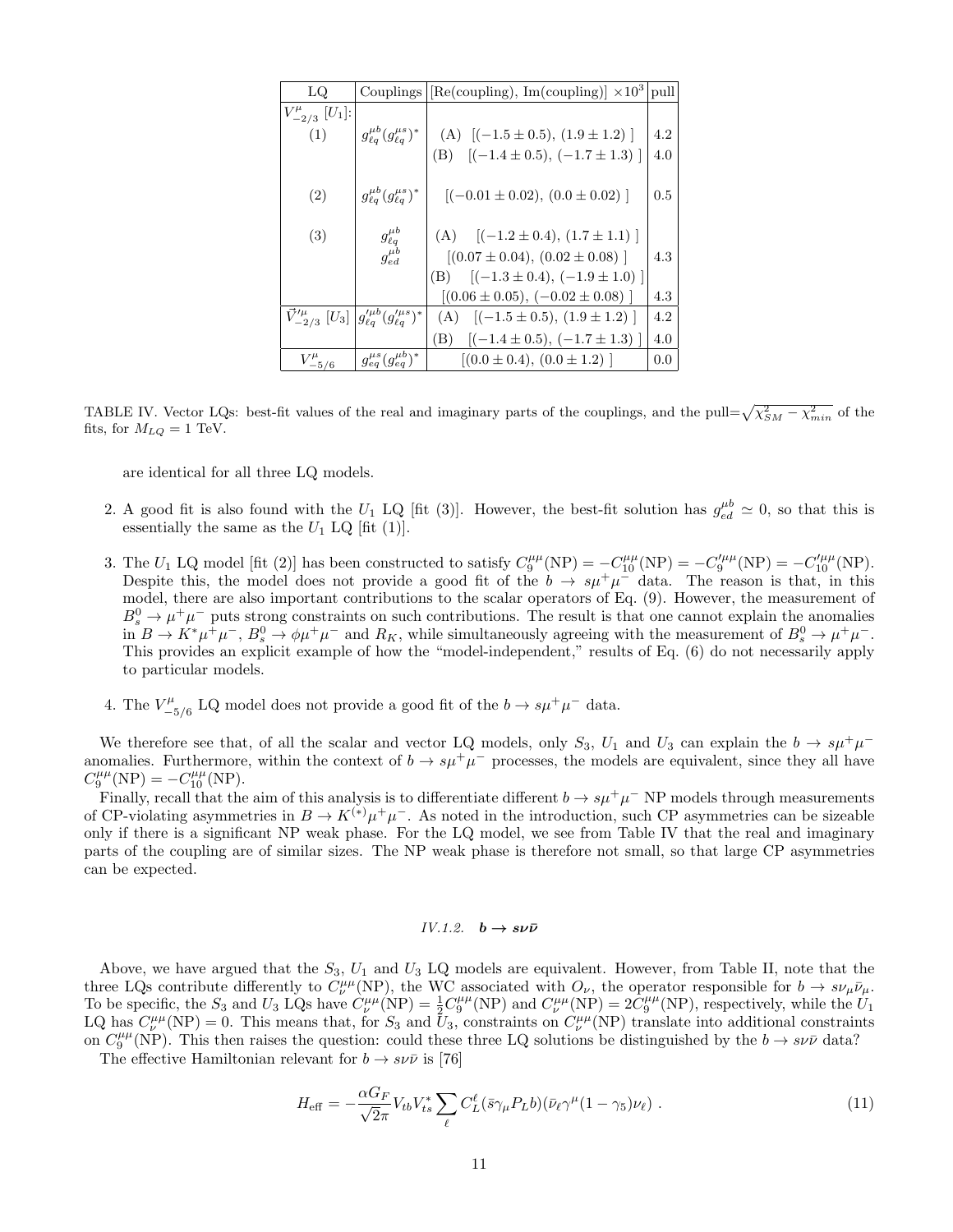The WC contains both the SM and NP contributions:  $C_L^{\ell} = C_L^{SM} + C_{\nu}^{\ell\ell}(NP)$ ; it allows for NP that is lepton flavor non-universal. This is appropriate to the present case, as the LQs have only a nonzero  $C^{\mu\mu}_{\nu}(NP)$ . The SM WC is

$$
C_L^{\rm SM} = -X_t/s_W^2 \t\t(12)
$$

where  $s_W \equiv \sin \theta_W$  and  $X_t = 1.469 \pm 0.017$ .

The latest  $b \to s \nu \bar{\nu}$  measurements yield [77]

$$
\mathcal{B}(B \to K \nu \bar{\nu}) < 1.6 \times 10^{-5} \,, \n\mathcal{B}(B \to K^* \nu \bar{\nu}) < 2.7 \times 10^{-5} \,. \tag{13}
$$

In Ref. [76], the SM predictions for these decays were computed:

$$
\mathcal{B}(B \to K \nu \bar{\nu})|_{SM} = (3.98 \pm 0.43 \pm 0.19) \times 10^{-6}, \n\mathcal{B}(B \to K^* \nu \bar{\nu})|_{SM} = (9.19 \pm 0.86 \pm 0.50) \times 10^{-6}.
$$
\n(14)

We define

$$
\mathcal{R}_K \equiv \frac{\mathcal{B}(B \to K \nu \bar{\nu})}{\mathcal{B}_{SM}(B \to K \nu \bar{\nu})} \quad , \quad \mathcal{R}_{K^*} \equiv \frac{\mathcal{B}(B \to K^* \nu \bar{\nu})}{\mathcal{B}_{SM}(B \to K^* \nu \bar{\nu})} \ . \tag{15}
$$

Using Eqs.  $(13)$  and  $(14)$ , we obtain

$$
\mathcal{R}_K < 4.0 \quad , \quad \mathcal{R}_{K^*} < 2.9 \tag{16}
$$

From Ref. [76],  $\mathcal{R}_K$  and  $\mathcal{R}_{K^*}$  can be written as

$$
\mathcal{R}_K = \mathcal{R}_K^* = \frac{2}{3} + \frac{1}{3} \frac{|C_L^{SM} + C_L^{\mu \mu} (NP)|^2}{|C_L^{SM}|^2}
$$
  
=  $1 + \frac{2}{3} \text{Re}(C_{\nu}^{\mu \mu} (NP)/C_L^{SM}) + \frac{1}{3} |C_{\nu}^{\mu \mu} (NP)/C_L^{SM}|^2$ . (17)

Since  $C^{\mu\mu}_{\nu}(NP)$  is proportional to  $C^{\mu\mu}_{9}(NP)$ , and since  $|C^{\mu\mu}_{9}(NP)| = O(1)$  (see Table I, scenario II), the  $b \to s\mu^{+}\mu^{-}$ data implies that  $|C^{\mu\mu}_{\nu}(NP)|$  is also  $O(1)$ . Can the  $b \to s\nu\bar{\nu}$  data provide competitive constraints on  $|C^{\mu\mu}_{\nu}(NP)|$ ? Using the  $\mathcal{R}_{K^*}$  bound of Eq. (16) (since it is stronger), and neglecting  $\text{Im}(C^{\mu\mu}_{\nu}(NP))$  in Eq. (17), we obtain

$$
-10.1 < \operatorname{Re}(C^{\mu\mu}_{\nu}(\text{NP})) < 22.8 \tag{18}
$$

The above limit is significantly weaker than the result  $|C^{\mu\mu}_{\nu}(\text{NP})| = O(1)$  coming from the fit to the  $b \to s\mu^{+}\mu^{-}$  data. We therefore conclude that the  $b \to s\nu\bar{\nu}$  data cannot be used to distinguish the  $S_3$ ,  $U_1$  and  $U_3$  LQs.

Note that this conclusion may not hold if the LQs also couple to other leptons. For example, in Ref. [55] it was assumed that the LQs couple to  $(\nu_{\tau}, \tau^{-})_L$  in the gauge basis, and that couplings to  $(\nu_{\mu}, \mu^{-})_L$  are generated only when one transforms to the mass basis. In this case, the LQs contribute not only to  $b \to s\nu_\mu\bar{\nu}_\mu$ , but also to  $b \to s\nu_\tau\bar{\nu}_\tau$ , which can alter the above analysis. Indeed, in Ref. [55] it is found that constraints from  $b \to s \nu \bar{\nu}$  are important in the comparison of the  $S_3$ ,  $U_1$  and  $U_3$  LQs.

#### IV.2. Z ′ bosons

Perhaps the most obvious candidate for a NP contribution to  $b \to s\mu^+\mu^-$  is the tree-level exchange of a Z' boson with a flavor-changing coupling  $\bar{s}\gamma^{\mu}P_LbZ'_{\mu}$ . Given that it couples to two left-handed doublets, the Z' must transform as a singlet or triplet of  $SU(2)_L$ . The triplet option has been examined in Refs. [22, 31–35]. (In this case, there is also a W' that can contribute to  $B \to D^{(*)+} \tau^- \bar{\nu}_{\tau}$  [78], another decay whose measurement exhibits a discrepancy with the SM [79-81].) If the Z' is a singlet of  $SU(2)_L$ , it must be the gauge boson associated with an extra  $U(1)'$ . Numerous models of this type have been proposed, see Refs. [36–54].

The vast majority of these Z' models use scenario II of Eq. (6):  $C_9^{\mu\mu}(NP) = -C_{10}^{\mu\mu}(NP)$ . Thus, although the underlying details of these models are different, in all cases we can write

$$
\Delta \mathcal{L}_{Z'} = J^{\mu} Z'_{\mu} ,
$$
  
where 
$$
J^{\mu} = g_L^{\mu \mu} \bar{L} \gamma^{\mu} P_L L + g_L^{bs} \bar{\psi}_{q2} \gamma^{\mu} P_L \psi_{q3} + h.c.
$$
 (19)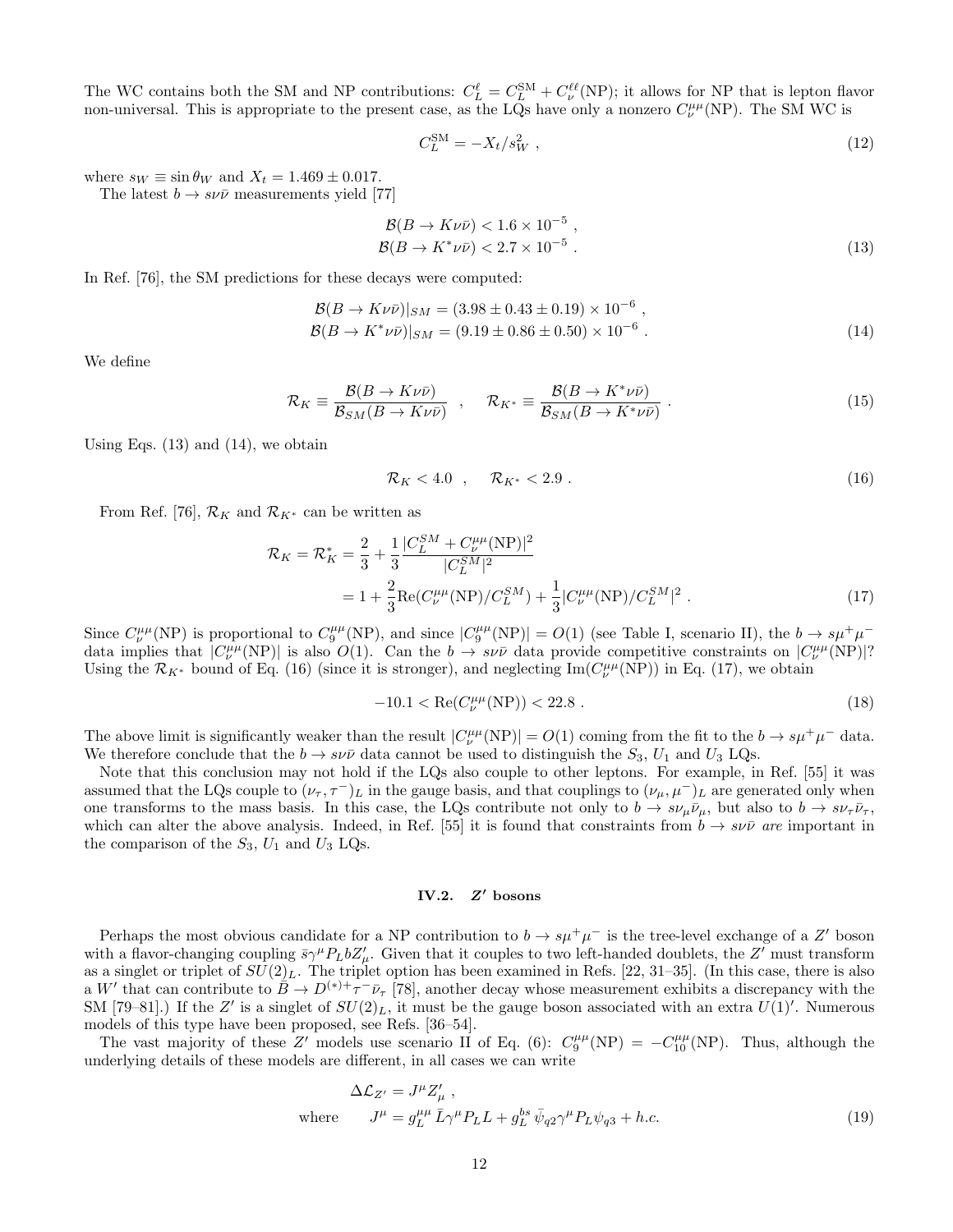Here  $\psi_{qi}$  is the quark doublet of the  $i^{th}$  generation, and  $L = (\nu_{\mu}, \mu)^T$ . When the heavy Z' is integrated out, we obtain the following effective Lagrangian containing 4-fermion operators:

$$
\mathcal{L}_{Z'}^{eff} = -\frac{1}{2M_{Z'}^2} J_{\mu} J^{\mu} \supset -\frac{g_L^{bs} g_L^{\mu\mu}}{M_{Z'}^2} (\bar{s} \gamma^{\mu} P_L b)(\bar{\mu} \gamma^{\mu} P_L \mu) - \frac{(g_L^{bs})^2}{2M_{Z'}^2} (\bar{s} \gamma^{\mu} P_L b)(\bar{s} \gamma^{\mu} P_L b) - \frac{(g_L^{\mu\mu})^2}{M_{Z'}^2} (\bar{\mu} \gamma^{\mu} P_L \mu)(\bar{\nu}_{\mu} \gamma^{\mu} P_L \nu_{\mu}). \tag{20}
$$

The first 4-fermion operator is relevant for  $b \to s\mu^+\mu^-$  transitions, the second operator contributes to  $B_s^0$ - $\bar{B}_s^0$  mixing, and the third operator contributes to neutrino trident production.

Note that  $g_L^{\mu\bar{\mu}}$  must be real, since the leptonic current of Eq. (19) is self-conjugate. However,  $g_L^{bs}$  can be complex, i.e., it can contain a weak phase. This phase can potentially lead to CP-violating effects in  $B \to K^{(*)} \mu^+ \mu^-$  via the first 4-fermion operators of Eq. (20). The question is: how large can this NP weak phase be? This is the question that is addressed in this subsection by considering constraints from  $b \to s\mu^+\mu^-$ ,  $B_s^0$ - $\bar{B}_s^0$  mixing, and neutrino trident production.

For  $b \to s\mu^+\mu^-$  we have

$$
C_9^{\mu\mu}(\text{NP}) = -C_{10}^{\mu\mu}(\text{NP}) = -\left[\frac{\pi}{\sqrt{2}G_F\alpha V_{tb}V_{ts}^*}\right] \frac{g_L^{bs}g_L^{\mu\mu}}{M_{Z'}^2} \,. \tag{21}
$$

Turning to  $B_s^0$ - $\bar{B}_s^0$  mixing, the SM contribution arises due to a box diagram, and is given by

$$
NC_{VLL}^{\text{SM}}\left(\bar{s}_L\gamma^\mu b_L\right)\left(\bar{s}_L\gamma_\mu b_L\right)\,,\tag{22}
$$

where

$$
N = \frac{G_F^2 m_W^2}{16\pi^2} (V_{tb} V_{ts}^*)^2 \ , \quad C_{VLL}^{\text{SM}} = \eta_{Bs} x_t \left[ 1 + \frac{9}{1 - x_t} - \frac{6}{(1 - x_t)^2} - \frac{6x_t^2 \ln x_t}{(1 - x_t)^3} \right] \ . \tag{23}
$$

Here  $x_t \equiv m_t^2/m_W^2$  and  $\eta_{B_s} = 0.551$  is the QCD correction [82]. Combining the SM and NP contributions, we define

$$
NC_{VLL} \equiv |NC_{VLL}^{\rm SM}|e^{-2i\beta_s} + \frac{(g_L^{bs})^2}{2M_{Z'}^2}, \qquad (24)
$$

where  $-\beta_s = \arg(V_{tb} V_{ts}^*)$ . This leads to

$$
\Delta M_s = \frac{2}{3} m_{B_s} f_{B_s}^2 \hat{B}_{B_s} |NC_{VLL}| \tag{25}
$$

In addition, the weak phase of  $B_s^0$ - $\bar{B}_s^0$  mixing is given by

$$
\varphi_s = \arg(NC_{VLL}).\tag{26}
$$

From the above expressions, we see that, the larger  $g_L^{bs}$  is, the more Z' models contribute to – and receive constraints from  $-B_s^0$ - $\bar{B}_s^0$  mixing. The experimental measurements of the mixing parameters yield [83]

$$
\Delta M_s^{\text{exp}} = 17.757 \pm 0.021 \text{ ps}^{-1} ,
$$
  
\n
$$
\varphi_s^{c\bar{c}s} = -0.030 \pm 0.033 .
$$
\n(27)

These are to be compared with the SM predictions:

$$
\Delta M_s^{\rm SM} = \frac{2}{3} m_{B_s} f_{B_s}^2 \hat{B}_{B_s} |NC_{VLL}^{\rm SM}| = (17.9 \pm 2.4) \text{ ps}^{-1} ,
$$
  

$$
\varphi_s^{c\bar{c}s, \rm SM} = -2\beta_s = -0.03704 \pm 0.00064 .
$$
 (28)

In the above, for  $\Delta M_s^{\text{SM}}$ , we have followed the computation of Ref. [55], using  $f_{B_s}\sqrt{\hat{B}_{B_s}} = 270 \pm 16$  MeV [84–86],  $|V_{tb}V_{ts}^*| = 0.0405 \pm 0.0012$  [62], and  $\overline{m_t} = 160$  GeV;  $\varphi_s^{c\bar{c}s,SM}$  is taken from Refs. [87, 88].

The Z' will also contribute to the production of  $\mu^+\mu^-$  pairs in neutrino-nucleus scattering,  $\nu_\mu N \to \nu_\mu N \mu^+\mu^-$ (neutrino trident production). At leading order, this process is effectively  $\nu_\mu \gamma \to \nu_\mu \mu^+ \mu^-$ , and is produced by single- $W/Z$  exchange in the SM. This arises from the four-fermion effective operator

$$
\mathcal{L}_{\text{eff:trident}} = \left[ \bar{\mu} \gamma^{\mu} \left( C_V - C_A \gamma^5 \right) \mu \right] \left[ \bar{\nu} \gamma_{\mu} (1 - \gamma^5) \nu \right], \tag{29}
$$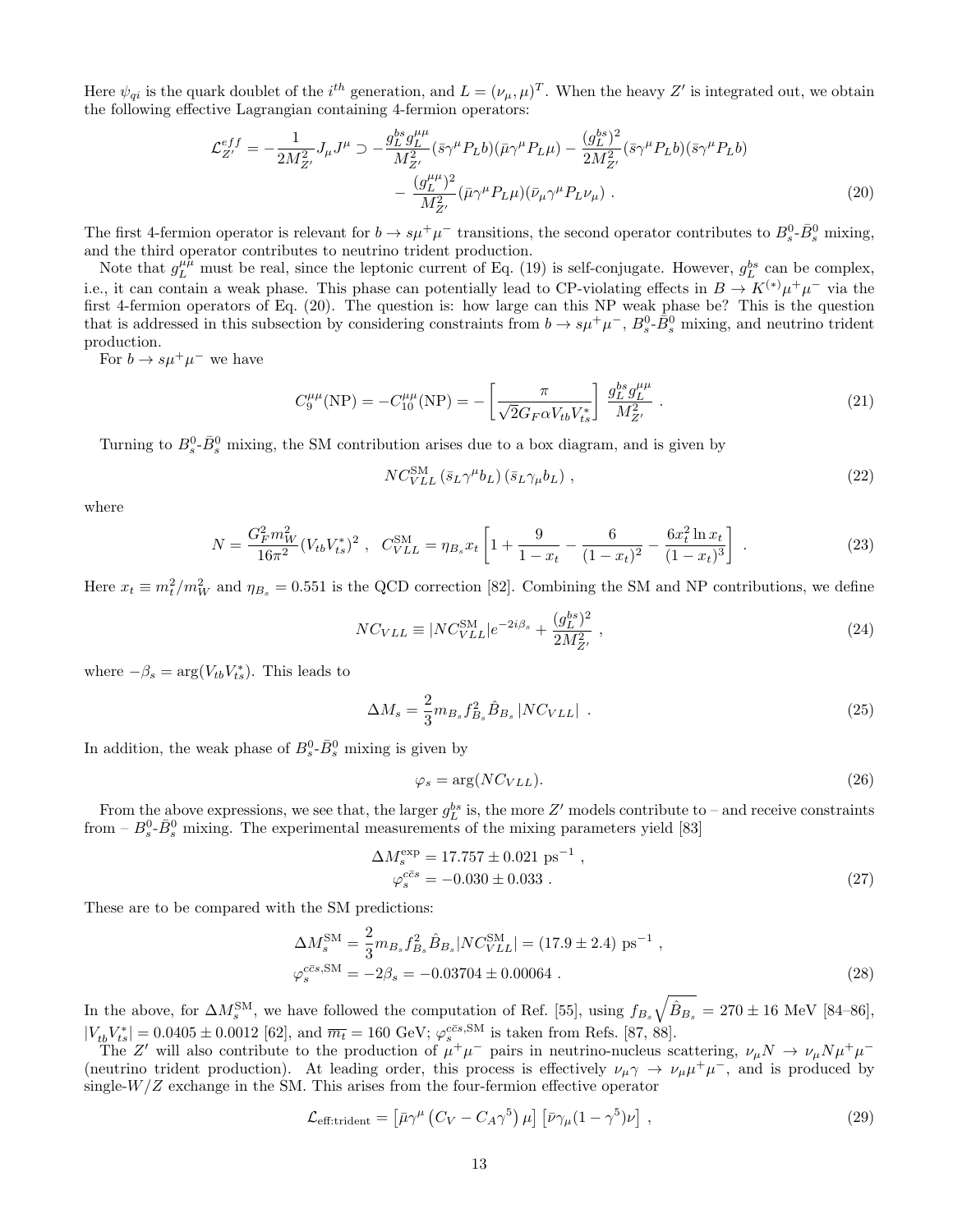with an external photon coupling to  $\mu^+$  or  $\mu^-$ . In the SM, combining both W- and Z-exchange diagrams, we have [89–92]

$$
C_V^{\rm SM} = -\frac{g^2}{8m_W^2} \left(\frac{1}{2} + 2s_W^2\right) , \quad C_A^{\rm SM} = -\frac{g^2}{8m_W^2} \frac{1}{2} . \tag{30}
$$

On the other hand, the Z' boson contributes to Eq. (29) with the pure  $V - A$  form:

$$
C_V^{\rm NP} = C_A^{\rm NP} = -\frac{(g_L^{\mu\mu})^2}{4M_Z^2} \,. \tag{31}
$$

The theoretical prediction is then

$$
\frac{\sigma_{\text{SM+NP}}}{\sigma_{\text{SM}}}\Big|_{\nu N \to \nu N \mu^{+}\mu^{-}} = \frac{(C_V^{\text{SM}} + C_V^{\text{NP}})^2 + (C_A^{\text{SM}} + C_A^{\text{NP}})^2}{(C_V^{\text{SM}})^2 + (C_A^{\text{SM}})^2}
$$
\n
$$
= \frac{1}{1 + (1 + 4s_W^2)^2} \left[ \left(1 + \frac{v^2 (g_L^{\mu \mu})^2}{M_{Z'}^2}\right)^2 + \left(1 + 4s_W^2 + \frac{v^2 (g_L^{\mu \mu})^2}{M_{Z'}^2}\right)^2 \right],
$$
\n(32)

to be compared with the experimental measurement [93]:

$$
\left. \frac{\sigma_{\text{exp.}}}{\sigma_{\text{SM}}} \right|_{\nu N \to \nu N \mu^+ \mu^-} = 0.82 \pm 0.28 \ . \tag{33}
$$

The net effect is that this will provide an upper limit on  $(g_L^{\mu\mu})^2/M_{Z'}^2$ . For  $M_{Z'} = 1 \text{TeV}$  and  $v = 246 \text{ GeV}$ , we obtain the following  $1\sigma$  bound on the coupling:

$$
|g_L^{\mu\mu}| \le 1.25 \tag{34}
$$

We now perform a fit within the context of this Z' model. The fit includes the measurements of the  $b \to s\mu^+\mu^$ observables,  $B_s^0$ ,  $\bar{B}_s^0$  mixing (magnitude and phase), and the cross section for neutrino trident production. There are 107 degrees of freedom.

| $g_L^{\mu\mu}$ | $[{\rm Re}(g_L^{bs}), {\rm Im}(g_L^{bs})] \times 10^3$ | pull |
|----------------|--------------------------------------------------------|------|
| 0.01           | $[(-2.4 \pm 2.1), (-0.1 \pm 0.7)]$                     | 0.8  |
| 0.05           | $[(-3.9 \pm 1.2), (0.0 \pm 0.5)]$                      | 2.3  |
|                | $0.1$ $[(-4.3 \pm 1.0), (0.0 \pm 0.4)]$                | 3.3  |
| 0.2            | $[(-3.9 \pm 0.8), (0.0 \pm 0.5)]$                      | 4.0  |
|                | 0.4 $ (-2.1 \pm 0.5), (-0.1 \pm 0.8) $                 | 4.2  |
|                | $0.5$  [(-1.8 ± 0.5), (-0.1 ± 0.9)]                    | 4.0  |
|                | $0.8$ $[(-1.1 \pm 0.3), (-0.1 \pm 1.5)]$               | 4.0  |
|                | 1.0 $ (-0.8 \pm 0.3), (-0.4 \pm 3.1)]$                 | 4.0  |

TABLE V. Z' model: best-fit values of the real and imaginary parts of  $g_L^{bs}$ , and the pull= $\sqrt{\chi_{SM}^2 - \chi_{min}^2}$  of the fits, for various values of  $g_L^{\mu\mu}$  and  $M_{Z'} = 1$  TeV.

Our results are summarized in Table V. We see that a good fit is obtained for  $g_L^{\mu\mu} \geq 0.1$ . (Smaller values of  $g_L^{\mu\mu}$ imply larger values for  $g_L^{bs}$ , which are disfavored by measurements of  $B_s^0$ - $\bar{B}_s^0$  mixing.)

Once again, recall that the ultimate aim of this study is to compare the predictions of different models for the CP-violating asymmetries in  $B \to K^{(*)} \mu^+ \mu^-$ . Such asymmetries can be sizeable only if the NP weak phase is large. However, from Table V, we see that  $\text{Im}(g_L^{bs})/ \text{Re}(g_L^{bs})$  is  $O(1)$  only for  $g_L^{\mu\mu} = 0.8, 1.0$ . It is intermediate for  $g_L^{\mu\mu} = 0.4$ , 0.5, and is small for  $g_L^{\mu\mu} = 0.1, 0.2$ . We therefore expect that models with different values of  $g_L^{\mu\mu}$  will predict different values of the CP asymmetries, potentially allowing them to be differentiated.

From the above, we see that a large NP weak phase can only be produced in  $Z'$  models if  $g_L^{\mu\mu}$  is large. However, note that, while this is a necessary condition, it is not sufficient. In a particular Z' model, it is necessary to have a mechanism whereby  $g_{L_{-}}^{bs}$  can have a weak phase. This is not the case for all models. As an example, in some models, the Z' couples only to  $\overline{b}b$  in the gauge basis. Its coupling constant is therefore real. The flavor-changing coupling to  $\bar{s}b$  is only generated when transforming to the mass basis. However, in Refs. [22, 55], this transformation involves only the second and third generations. In other words, it is essentially a  $2 \times 2$  rotation, which is real. In these models a weak phase in  $g_L^{bs}$  cannot be generated.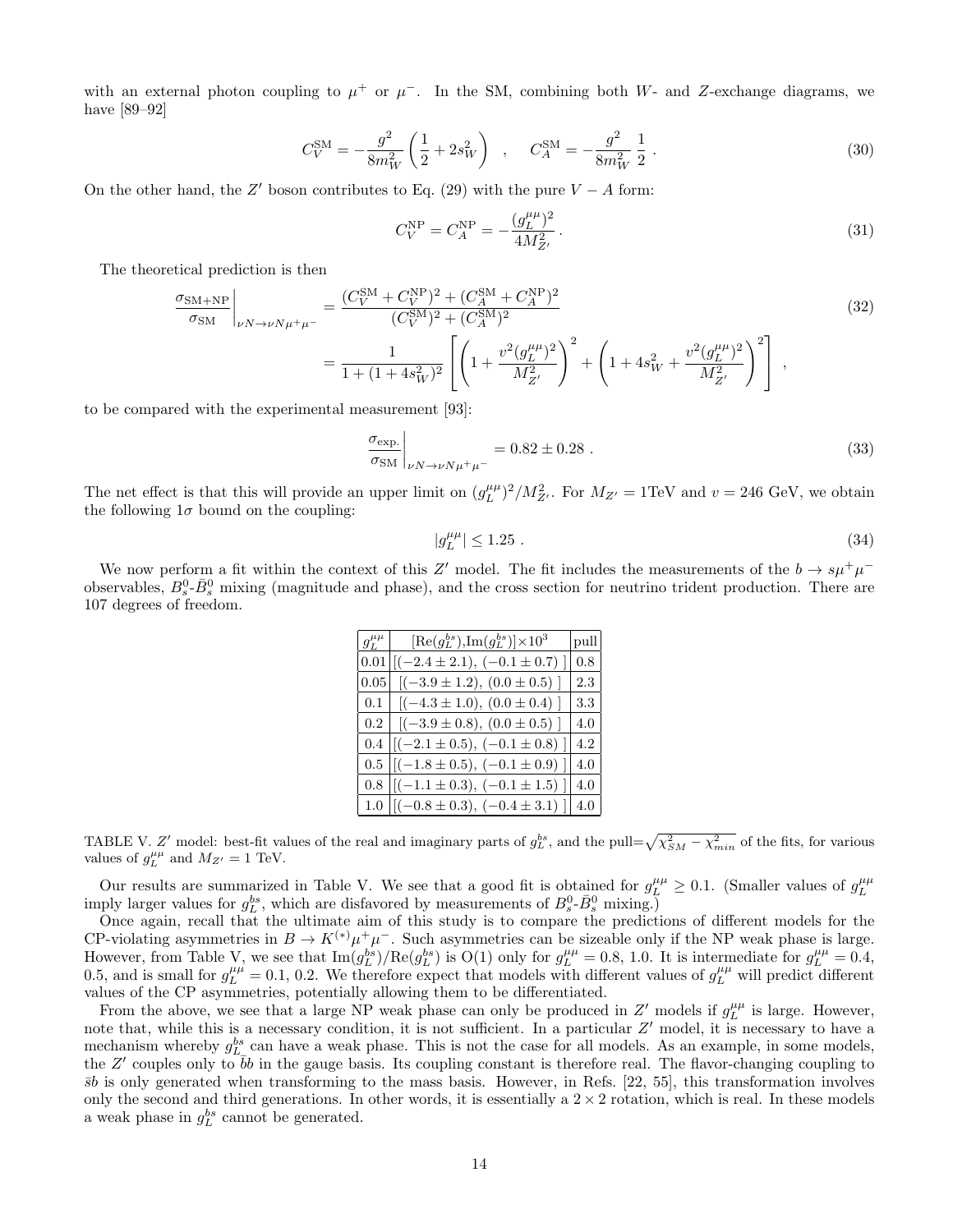#### V. CP ASYMMETRIES: MODEL-DEPENDENT PREDICTIONS

In the previous section, we have identified the characteristics of NP models that can explain the  $b \rightarrow s\mu^{+}\mu^{-}$ anomalies. We have found that there are three LQ models –  $S_3$ ,  $U_1$ ,  $U_3$  – that can do this. All have  $C_9^{\mu\mu}(\text{NP})$  =  $-C_{10}^{\mu\mu}$ (NP) and so are equivalent, as far as  $b \to s\mu^{+}\mu^{-}$  processes are concerned. There is a whole spectrum of Z' models that can explain the  $b \to s\mu^+\mu^-$  data. What is required is that the Z' have couplings  $g_L^{bs} \bar{s} \gamma^\mu P_L b Z'_\mu$  and  $g_L^{\mu\mu} \bar{\mu} \gamma^{\mu} P_L \mu Z'_{\mu}$ , and that  $g_L^{\mu\mu}$  be  $\geq 0.1$ .

The purpose of this paper is to investigate whether these models can be distinguished by measurements of CPviolating asymmetries in  $B \to K^* \mu^+ \mu^-$  and  $B \to K \mu^+ \mu^-$ . To this end, the next step is then to compute the predictions of all models for the allowed ranges of the various asymmetries. For the LQ and Z' models, the best-fit values and errors of the real and imaginary parts of the NP couplings are given in Tables III and V, respectively. (For the LQ model, the allowed region in the Re(WC)-Im(WC) plane is shown in the upper right plot of Fig. 1 (scenario II).) With these we can calculate the predictions for the asymmetries for all models.

In Fig. 3, we present the predictions for the CP asymmetries  $A_3$ - $A_9$  in  $B^0 \to K^{*0} \mu^+ \mu^-$  and  $A_{\rm CP}$  in  $B \to K \mu^+ \mu^-$ . We consider the LQ model (solutions (A) and (B)) and the Z' model with  $g_L^{\mu\mu} = 0.1, 0.5, 1.0$ . The ranges of the asymmetries are obtained by allowing the real and imaginary parts of the couplings to vary by  $\pm 2\sigma$  (taking correlations into account). From these figures we see that

- The predictions of the Z' model with  $g_L^{\mu\mu} = 1.0$  are very similar to those of the LQ model in which solutions (A) and (B) are added.
- Even in the presence of NP, the asymmetries  $A_3$ ,  $A_4$ ,  $A_5$ , and  $A_9$  are very small and probably unmeasurable.
- In the LQ and Z'  $(g_L^{\mu\mu} = 1.0)$  models, the asymmetries  $A_6^s$  and  $A_{\rm CP}$  can approach the 10% level in the high- $q^2$ region.
- The asymmetry  $A_8$  can reach 15% in the low- $q^2$  region in the LQ and Z'  $(g_L^{\mu\mu} = 1.0)$  models; it is small in the  $Z'$  ( $g_L^{\mu\mu} = 0.1, 0.5$ ) models.
- The most useful asymmetry is  $A_7$  in the low-q<sup>2</sup> region. In the LQ and  $Z'$  ( $g_L^{\mu\mu} = 1.0$ ) models, it can reach ~ 25%; in the Z'  $(g_L^{\mu\mu} = 0.5)$  model, it can reach ~ 5%; and it is very small in the Z'  $(g_L^{\mu\mu} = 0.1)$  model.
- If a large nonzero CP asymmetry is measured, its sign distinguishes solutions (A) and (B) of the LQ model.

From this we see that, using CP-violating asymmetries in  $B \to K^{(*)} \mu^+ \mu^-$ , it may indeed be possible to distinguish the LQ and Z'  $(g_L^{\mu\mu} = 1.0)$  models from Z' models with different values of  $g_L^{\mu\mu}$ .

Finally, it was pointed out above that the predictions of the LQ model in which solutions (A) and (B) are added are very similar to those of the Z' model  $(g_L^{\mu\mu} = 1.0)$ . Furthermore, we note that these predictions are also very similar to those of the model-independent analysis (scenario II:  $C_9^{\mu\mu}(\text{NP}) = -C_{10}^{\mu\mu}(\text{NP})$ ), shown in Fig. 2. This is to be expected. Both the model-independent and LQ fits include only  $b \rightarrow s\mu^+\mu^-$  data, and for  $g_L^{\mu\mu} = 1.0$ , the Z' fit is dominated by the  $b \to s\mu^+\mu^-$  data (the additional constraints from  $B_s^0$ - $\bar{B}_s^0$  mixing are negligible). On the other hand, in a Z' model with  $g_L^{\mu\mu}$  < 1.0, the constraints from  $B_s^0$ - $\bar{B}_s^0$  mixing are important, so that the predicted asymmetries are smaller than with  $g_L^{\mu\mu} = 1.0$ . This is another example of how model-independent and model-dependent fits can yield different results.

#### VI. SUMMARY & CONCLUSIONS

There are currently a number of B-decay measurements involving  $b \to s\ell^+\ell^-$  that exhibit discrepancies with the predictions of the SM. These include the angular analysis of  $B \to K^*\mu^+\mu^-$ , the branching fraction and angular analysis of  $B_s^0 \to \phi \mu^+ \mu^-$ , and  $R_K \equiv \mathcal{B}(B^+ \to K^+ \mu^+ \mu^-)/\mathcal{B}(B^+ \to K^+ e^+ e^-)$ . The model-independent global analysis of Ref. [9] showed that these anomalies can be explained if there is new physics in  $b \to s\mu^+\mu^-$ . Assuming that the NP Wilson coefficients are real, the four possible scenarios are (I)  $C_9^{\mu\mu}(\text{NP}) < 0$ , (II)  $C_9^{\mu\mu}(\text{NP}) = -C_{10}^{\mu\mu}(\text{NP}) < 0$ , (III)  $C_9^{\mu\mu}(\text{NP}) = -C_9^{\prime\mu\mu}(\text{NP}) < 0$ , and (IV)  $C_9^{\mu\mu}(\text{NP}) = -C_{10}^{\mu\mu}(\text{NP}) = -C_9^{\prime\mu\mu}(\text{NP}) = -C_{10}^{\prime\mu}(\text{NP}) = -C_{10}^{\prime\mu}(\text{NP}) = -C_{10}^{\prime\mu}(\text{NP}) = -C_{10}^{\prime\mu}(\text{NP})$ 

Many models have been proposed as explanations of the B-decay anomalies. The purpose of this paper is to investigate whether one can distinguish among these models using measurements of CP-violating asymmetries in  $B \to K^* \mu^+ \mu^-$  and  $B \to K \mu^+ \mu^-$ . (In the SM, all CP-violating effects are expected to be tiny.)

We begin by repeating the model-independent global analysis, this time allowing for complex WCs. We confirm that the four scenarios I-IV do indeed provide good fits to the data. Then, using the best-fit values and errors of the real and imaginary parts of the WCs, we compute the allowed ranges of the CP asymmetries in  $B \to K^{(*)} \mu^+ \mu^-$ . We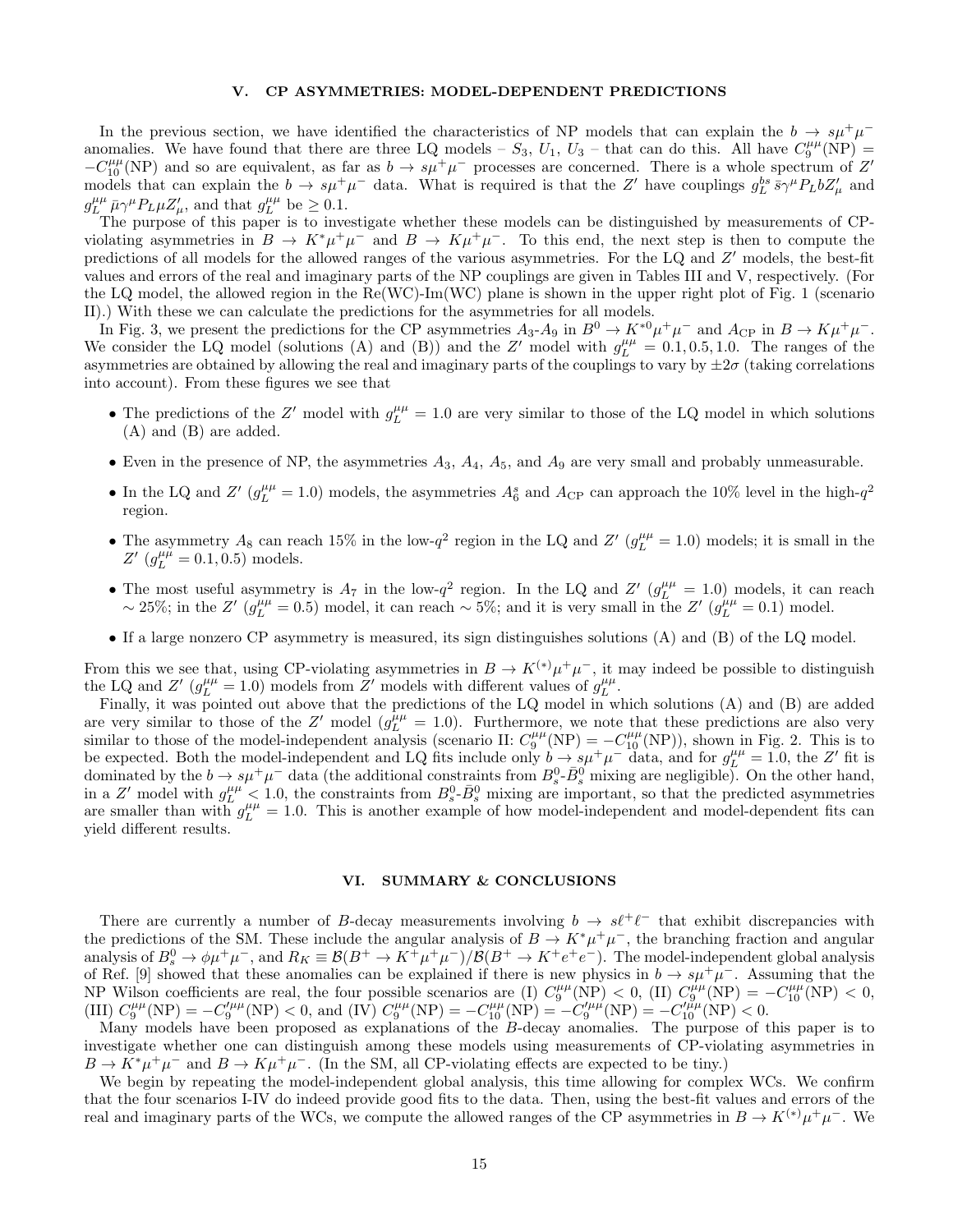

FIG. 3. Predictions of the LQ model (solutions (A) and (B)) and the Z' model with  $g_L^{\mu\mu} = 0.1, 0.5, 1.0$  for the CP asymmetries  $A_3$ - $A_9$  in  $B^0 \to K^{*0} \mu^+ \mu^-$  and  $A_{\rm CP}$  in  $B \to K \mu^+ \mu^-$ . In the models, the real and imaginary parts of the couplings are allowed to vary by  $\pm 2\sigma$ .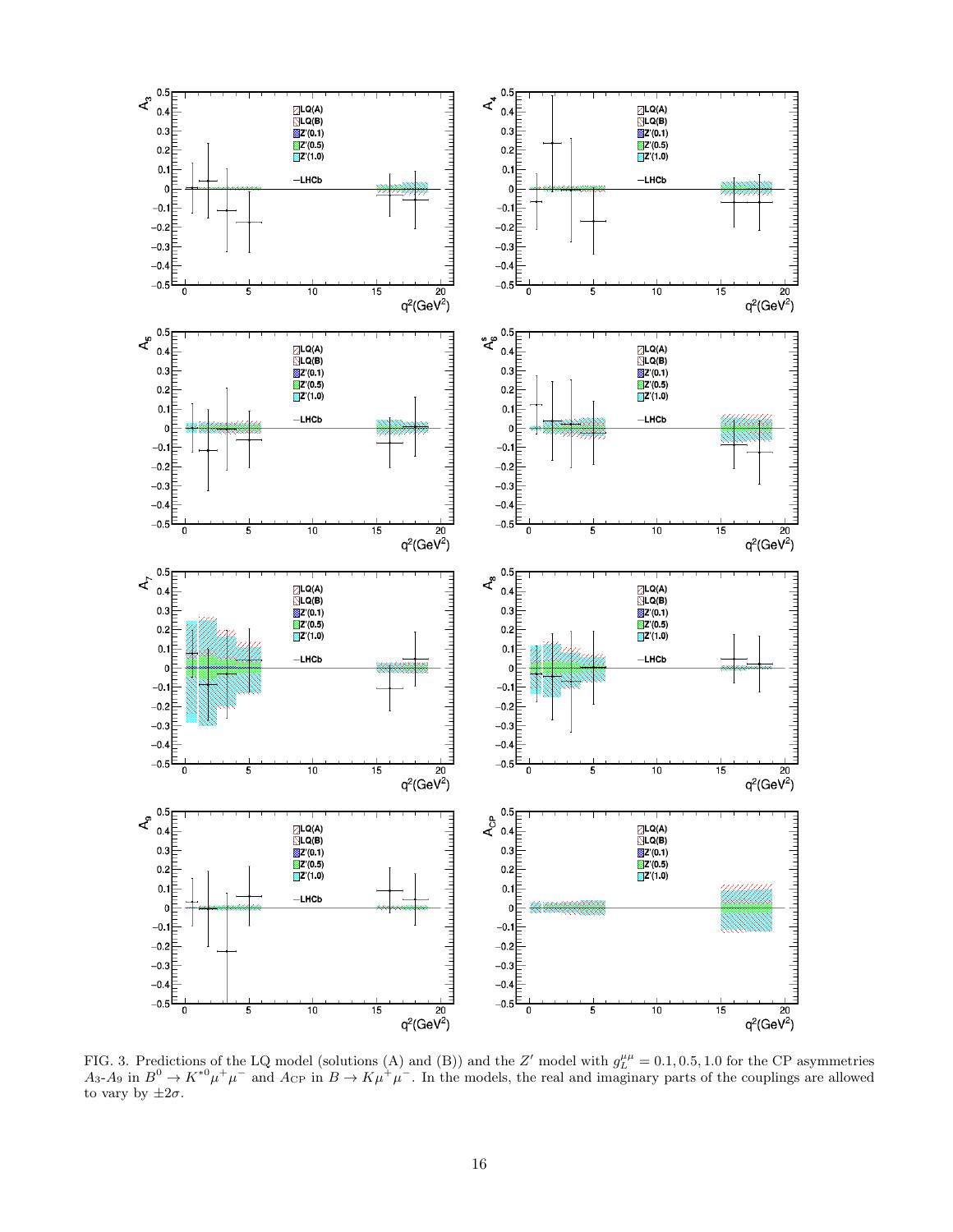find that several asymmetries can be large, greater than 10%. More importantly, by combining the results of different CP asymmetries, it is potentially possible to differentiate scenarios I-IV.

We then turn to a model-dependent analysis. There are two classes of NP that can contribute to  $b \to s\mu^+\mu^-$ . leptoquarks and Z' bosons. We examine these two types of NP in order to determine the characteristics of models that can explain the B-decay anomalies. Note that a specific model may have additional theoretical or experimental constraints, which must be taken into account in the model-dependent fits. This can lead to results that are quite different from the model-independent fits. Given a model that accounts for the  $b \to s\mu^+\mu^-$  data, we compute its predictions for CP-violating effects. In order to generate sizeable CP asymmetries, the NP weak phase must be large.

We consider all possible LQ models and find that three can explain the B anomalies. All have  $C_9^{\mu\mu}(NP) = -C_{10}^{\mu\mu}(NP)$ (scenario II), and so are equivalent as far as the  $b \to s\mu^+\mu^-$  data are concerned. The three LQs contribute differently to  $b \to s\nu_\mu\bar{\nu}_\mu$ , and so could, in principle, be distinguished by measurements of  $b \to s\nu\bar{\nu}$ . However, we find that the constraints on the models from the present  $b \to s\nu\bar{\nu}$  data are far weaker than those from  $b \to s\mu^+\mu^-$ , so that the three models remain indistinguishable. That is, there is effectively only one LQ model that can explain the  $b \to s\mu^+\mu^$ data. There are two best-fit solutions (A) and (B); both have  $|{\rm Im}({\rm coupling})/Re({\rm coupling}) = O(1)$ , corresponding to a large NP weak phase.

Many Z' models have been proposed to explain the B anomalies, but most of these also have  $C_9^{\mu\mu}(\text{NP})$  =  $-C_{10}^{\mu\mu}$ (NP) (scenario II). Thus, although the models are constructed differently, all have couplings  $g_L^{bs} \bar{s} \gamma^\mu P_L b Z'_\mu$ and  $g_L^{\mu\mu} \bar{\mu} \gamma^{\mu} P_L \mu Z'_{\mu}$ .  $g_L^{\mu\mu}$  is necessarily real, but  $g_L^{bs}$  may be complex. The potential size of CP asymmetries is related  $\mu$ . 9 $L$ to the size of the weak phase of  $g_L^{bs}$ . The product  $g_L^{bs} g_L^{\mu\mu}$  is constrained by  $b \to s\mu^+\mu^-$ , while there are constraints on  $(g_L^{bs})^2$  due to the Z' contribution to  $B_s^0$ - $\bar{B}_s^0$  mixing. If  $g_L^{\mu\mu}$  is small, the  $b \to s\mu^+\mu^-$  data requires  $g_L^{bs}$  to be large, so that the  $B_s^0$ - $\bar{B}_s^0$  mixing constraints are stringent. In particular, the measurement of  $\varphi_s^{c\bar{c}s}$ , the weak phase of the mixing, constrains the weak phase of  $g_L^{bs}$  to be small. On the other hand, if  $g_L^{\mu\mu}$  is large,  $g_L^{bs}$  is small, so the  $B_s^0$ - $\bar{B}_s^0$  mixing constraints are very weak. In this case, the weak phase of  $g_L^{bs}$  can whole spectrum of Z' models, parametrized by the size of the  $g_L^{\mu\mu}$  coupling.

We compute the predictions for the CP asymmetries in  $B \to K^{(*)} \mu^+ \mu^-$  in the LQ model (solutions (A) and (B)) and the  $Z'$  model with  $g_L^{\mu\mu} = 0.1, 0.5, 1.0$ . We find that it may indeed be possible to distinguish the LQ and  $Z'$ models with various values of  $g_L^{\mu\mu}$  from one another. The most useful CP asymmetry is  $A_7$  in  $B^0 \to K^{*0} \mu^+ \mu^-$ . In the low-q<sup>2</sup> region, this asymmetry (i) can reach ~ 25% in the LQ and Z'  $(g_L^{\mu\mu} = 1.0)$  models, (ii) can reach ~ 5% in the  $Z'$   $(g_L^{\mu\mu} = 0.5)$  model, (iii) is very small in the  $Z'$   $(g_L^{\mu\mu} = 0.1)$  model. In addition, the sign of the asymmetry distinguishes solutions (A) and (B) of the LQ model. We therefore conclude that measurements of CP violation in  $B \to K^{(*)} \mu^+ \mu^-$  are potentially very useful in identifying the NP responsible for the  $b \to s\mu^+ \mu^-$  B-decay anomalies.

Acknowledgments: This work was financially supported by NSERC of Canada (DL), by the U. S. Department of Energy under contract DE-SC0007983 (BB). AKA and BB acknowledge the hospitality of the GPP at the Université de Montréal during the initial stages of the work. BB thanks Alexey Petrov and Andreas Kronfeld for useful discussions. JK would like to thank Christoph Niehoff and David Straub for discussions and several correspondences regarding flavio. DL thanks Gudrun Hiller for helpful information about the CP asymmetries  $A_3$ - $A_9$ .

#### Appendix

This Appendix contains Tables of all  $b \to s\mu^+\mu^-$  experimental data used in the fits.

| $\sqrt{1}$                               | $\alpha$ -                                           |
|------------------------------------------|------------------------------------------------------|
| $\operatorname{Bin}$ (GeV <sup>2</sup> ) | Measurement $(\times 10^7)$                          |
| [0.10, 0.98]                             | $1.163_{-0.084}^{+0.076} \pm 0.033 \pm 0.079$        |
| [1.1, 2.5]                               | $0.373_{-0.035}^{+0.036} \pm 0.011 \pm 0.025$        |
| [2.5, 4.0]                               | $0.383_{-0.038}^{+0.035} \pm 0.010 \pm 0.026$        |
| [4.0, 6.0]                               | $0.410_{-0.030}^{+0.031} \pm 0.011 \pm 0.028$        |
| [15.0, 17.0]                             | $0.611_{-0.042}^{+0.031} \pm 0.023 \pm 0.042$        |
| [17.0, 19.0]                             | $\pm 0.018 \pm 0.026$<br>$0.385_{ -0.024}^{ +0.029}$ |
| [1.1, 6.0]                               | $0.392_{ -0.019}^{ +0.020}$<br>$\pm 0.010 \pm 0.027$ |
| [15.0, 19.0]                             | $0.488 +$<br>$\pm$ 0.008 $\pm$ 0.033<br>0.021        |

 $B^0 \to K^{*0} \mu^+ \mu^-$  differential branching ratio

TABLE VI. Experimental measurements of the differential branching ratio of  $B^0 \to K^{*0} \mu^+ \mu^-$  [94]. The experimental errors are, from left to right, statistical, systematic and due to the uncertainty on the  $B^0 \to J/\psi K^{*0}$  and  $J/\psi \to \mu^+\mu^-$  branching fractions.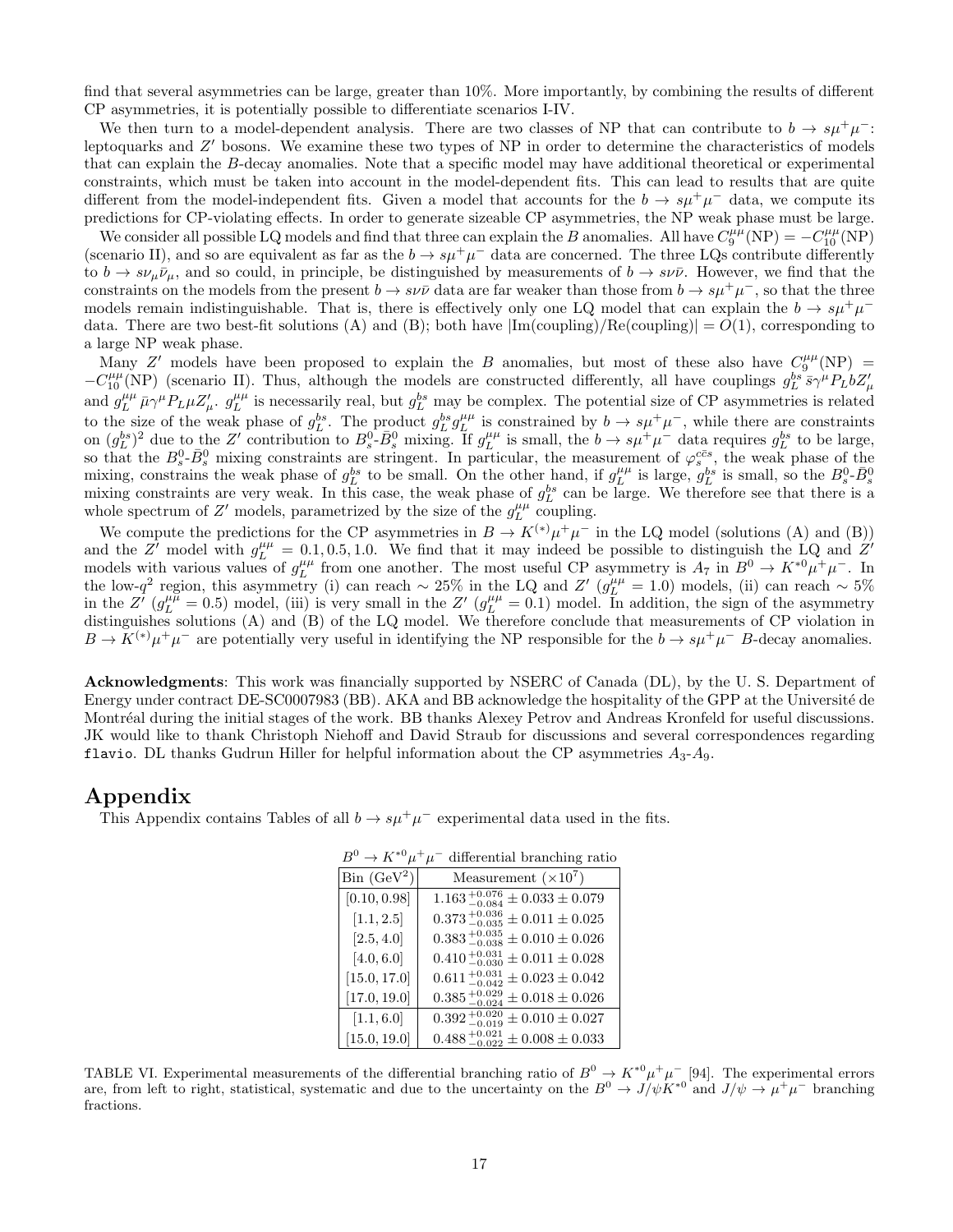|                                                                  | $\sqrt{11}$<br>$\mu$ $\mu$ angular observables                    |                                                                  |
|------------------------------------------------------------------|-------------------------------------------------------------------|------------------------------------------------------------------|
| $q^2 \in [0.10, 0.98] \,\text{GeV}^2$                            | $q^2 \in [1.1, 2.5] \,\text{GeV}^2$                               | $q^2 \in [2.5, 4.0] \,\text{GeV}^2$                              |
| $\langle F_L \rangle = 0.263^{+0.045}_{-0.044} \pm 0.017$        | $\langle F_L \rangle = 0.660^{+0.083}_{-0.077} \pm 0.022$         | $\langle F_L \rangle = 0.876_{-0.097}^{+0.109} \pm 0.017$        |
| $\langle A_{FB} \rangle = -0.003_{-0.057}^{+0.058} \pm 0.009$    | $\langle A_{FB} \rangle = -0.191^{\ +0.068}_{\ -0.080} \pm 0.012$ | $\langle A_{FB} \rangle = -0.118_{-0.090}^{+0.082} \pm 0.007$    |
| $\langle S_3 \rangle = -0.036 {+0.063 \atop -0.063} \pm 0.005$   | $\langle S_3 \rangle = -0.077_{-0.105}^{+0.087} \pm 0.005$        | $\langle S_3 \rangle = 0.035^{+0.098}_{-0.089} \pm 0.007$        |
| $0.082_{-0.069}^{+0.068} \pm 0.009$<br>$\langle S_4 \rangle =$   | $\langle S_4 \rangle = -0.077_{-0.113}^{+0.111} \pm 0.005$        | $\langle S_4 \rangle = -0.234^{+0.127}_{-0.144} \pm 0.006$       |
| $0.170_{\,-0.058}^{\,+0.059}\pm0.018$<br>$\langle S_5 \rangle =$ | $\langle S_5 \rangle = 0.137_{-0.094}^{+0.099} \pm 0.009$         | $\langle S_5 \rangle = -0.022 \, {}^{+0.110}_{-0.103} \pm 0.008$ |
| $0.015_{\,-0.059}^{\,+0.059}\pm0.006$<br>$\langle S_7 \rangle =$ | $\langle S_7 \rangle = -0.219_{-0.104}^{+0.094} \pm 0.004$        | $\langle S_7 \rangle = 0.068^{+0.120}_{-0.112} \pm 0.005$        |
| $\langle S_8 \rangle = 0.079_{-0.075}^{+0.076} \pm 0.007$        | $\langle S_8 \rangle = -0.098_{-0.123}^{+0.108} \pm 0.005$        | $\langle S_8 \rangle = 0.030^{+0.129}_{-0.131} \pm 0.006$        |
| $\langle S_9 \rangle = -0.083_{-0.057}^{+0.058} \pm 0.004$       | $\langle S_9 \rangle = -0.119_{-0.104}^{+0.087} \pm 0.005$        | $\langle S_9 \rangle = -0.092 {+0.105 \atop -0.125} \pm 0.007$   |
| $q^2 \in [4.0, 6.0] \,\text{GeV}^2$                              | $q^2 \in [15.0, 17.0] \,\text{GeV}^2$                             | $q^2 \in [17.0, 19.0] \,\text{GeV}^2$                            |
| $\langle F_L \rangle = 0.611^{+0.052}_{-0.053} \pm 0.017$        | $\langle F_L \rangle = 0.349^{+0.039}_{-0.039} \pm 0.009$         | $\langle F_L \rangle = 0.354^{+0.049}_{-0.048} \pm 0.025$        |
| $\langle A_{FB} \rangle = 0.025^{+0.051}_{-0.052} \pm 0.004$     | $\langle A_{FB} \rangle = 0.411^{+0.041}_{-0.037} \pm 0.008$      | $\langle A_{FB} \rangle = 0.305_{-0.048}^{+0.049} \pm 0.013$     |
| $\langle S_3 \rangle = 0.035^{+0.069}_{-0.068} \pm 0.007$        | $\langle S_3 \rangle = -0.142^{+0.044}_{-0.049} \pm 0.007$        | $\langle S_3 \rangle = -0.188_{-0.084}^{+0.074} \pm 0.017$       |
| $\langle S_4 \rangle = -0.219_{-0.084}^{+0.086} \pm 0.008$       | $\langle S_4 \rangle = -0.321_{-0.074}^{+0.055} \pm 0.007$        | $\langle S_4 \rangle = -0.266_{-0.072}^{+0.063} \pm 0.010$       |
| $\langle S_5 \rangle = -0.146_{-0.078}^{+0.077} \pm 0.011$       | $\langle S_5 \rangle = -0.316^{+0.051}_{-0.057} \pm 0.009$        | $\langle S_5 \rangle = -0.323^{+0.063}_{-0.072} \pm 0.009$       |
| $\langle S_7 \rangle = -0.016_{-0.080}^{+0.081} \pm 0.004$       | $\langle S_7 \rangle = 0.061_{-0.058}^{+0.058} \pm 0.005$         | $\langle S_7 \rangle = 0.044^{+0.073}_{-0.072} \pm 0.013$        |
| $\langle S_8 \rangle = 0.167_{-0.091}^{+0.094} \pm 0.004$        | $\langle S_8 \rangle = 0.003^{+0.061}_{-0.061} \pm 0.003$         | $\langle S_8 \rangle = 0.013^{+0.071}_{-0.070} \pm 0.005$        |
| $\langle S_9 \rangle = -0.032_{-0.071}^{+0.071} \pm 0.004$       | $\langle S_9 \rangle = -0.019_{-0.056}^{+0.054} \pm 0.004$        | $\langle S_9 \rangle = -0.094 \, {}^{+0.065}_{-0.067} \pm 0.004$ |

 $B^0 \to K^{*0} \mu^+ \mu^-$  angular observables

TABLE VII. Experimental measurements of the angular observables of  $B^0 \to K^{*0} \mu^+ \mu^-$  [2]. The experimental errors are, from left to right, statistical and systematic.

 $B^+ \to K^{*+} \mu^+ \mu^-$  differential branching ratio

| $\operatorname{Bin}$ (GeV <sup>2</sup> )<br>Measurement $(\times 10^9)$ |  |
|-------------------------------------------------------------------------|--|
| $59.2^{+14.4}_{-13.0}\pm 4.0$<br>$[0.1 - 2.0]$                          |  |
| $55.9^{+15.9}_{-14.4}\pm3.8$<br>$[2.0 - 4.0]$                           |  |
| $24.9^{+11.0}_{-9.6} \pm 1.7$<br>$[4.0 - 6.0]$                          |  |
| $64.4_{-11.5}^{+12.9} \pm 4.4$<br>$[15.0 - 17.0]$                       |  |
| $11.6^{9.1}_{-7.6}\pm 0.8$<br>$[17.0 - 22.0]$                           |  |

TABLE VIII. Experimental measurements of the differential branching ratio of  $B^+ \to K^{*+} \mu^+ \mu^-$  [63]. The experimental errors are, from left to right, statistical and systematic.

|                                          | $B^+ \to K^+ \mu^+ \mu^-$ differential branching ratio |
|------------------------------------------|--------------------------------------------------------|
| $\operatorname{Bin}$ (GeV <sup>2</sup> ) | Measurement $(\times 10^9)$                            |
| $[0.1 - 0.98]$                           | $33.2 \pm 1.8 \pm 1.7$                                 |
| $[1.1 - 2.0]$                            | $23.3 + 1.5 + 1.2$                                     |
| $[2.0 - 3.0]$                            | $28.2 \pm 1.6 \pm 1.4$                                 |
| $[3.0 - 4.0]$                            | $25.4 \pm 1.5 \pm 1.3$                                 |
| $[4.0 - 5.0]$                            | $22.1 + 1.4 + 1.1$                                     |
| $[5.0 - 6.0]$                            | $23.1 + 1.4 + 1.2$                                     |
| $[15.0 - 16.0]$                          | $16.1 \pm 1.0 \pm 0.8$                                 |
| $[16.0 - 17.0]$                          | $16.4 \pm 1.0 \pm 0.8$                                 |
| $[17.0 - 18.0]$                          | $20.6 + 1.1 + 1.0$                                     |
| $[18.0 - 19.0]$                          | $13.7 + 1.0 + 0.7$                                     |
| $[19.0 - 20.0]$                          | $7.4 \pm 0.8 \pm 0.4$                                  |
| $[20.0 - 21.0]$                          | $5.9 \pm 0.7 \pm 0.3$                                  |
| $[21.0 - 22.0]$                          | $4.3 \pm 0.7 \pm 0.2$                                  |
| $[1.1 - 6.0]$                            | $24.2 \pm 0.7 \pm 1.2$                                 |
| $[15.0 - 22.0]$                          | $12.1 \pm 0.4 \pm 0.6$                                 |
|                                          |                                                        |

TABLE IX. Experimental measurements of the differential branching ratio of  $B^+ \to K^+\mu^+\mu^-$  [63]. The experimental errors are, from left to right, statistical and systematic.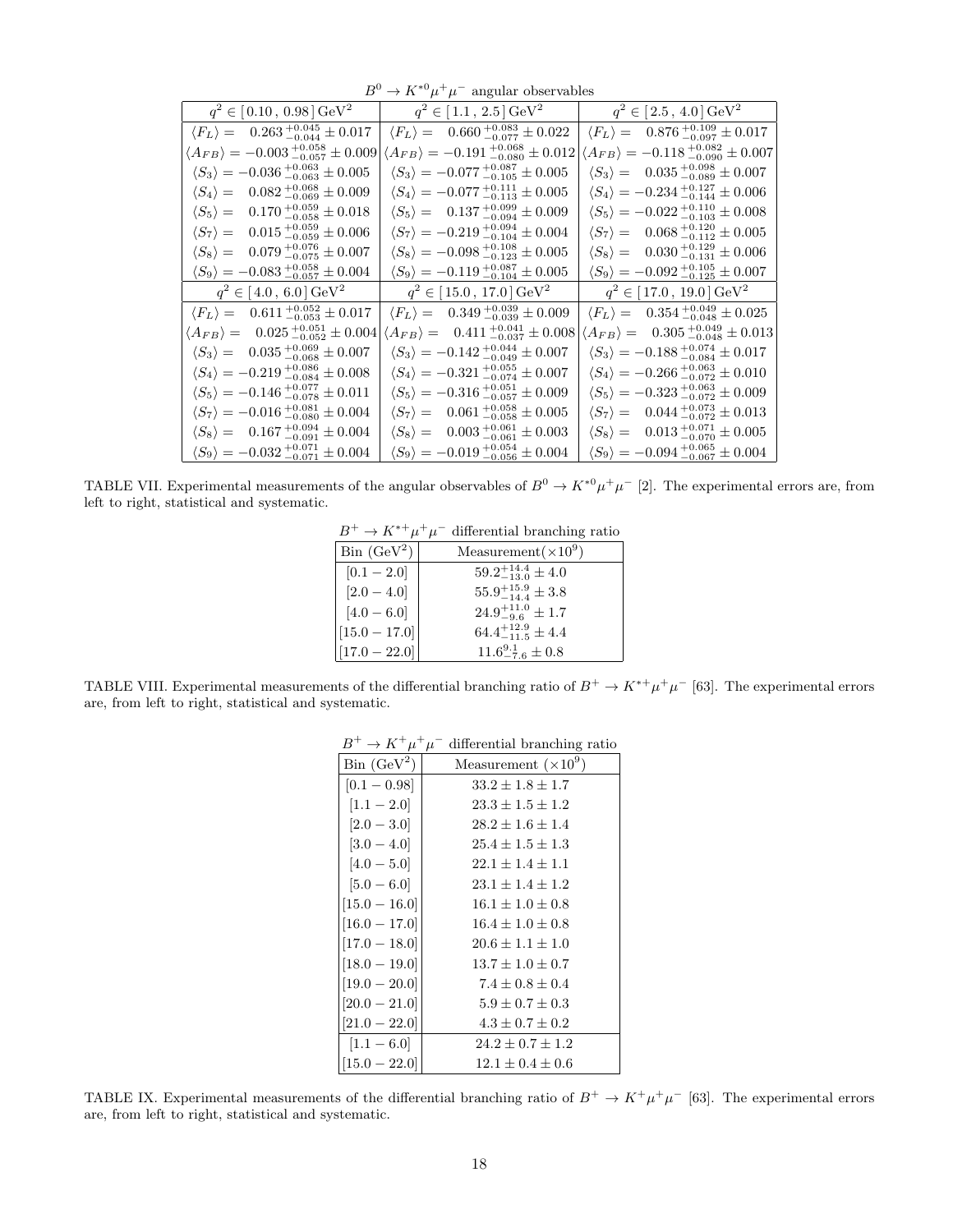| $B^0 \to K^0 \mu^+ \mu^-$<br>differential branching ratio |                              |  |
|-----------------------------------------------------------|------------------------------|--|
| $\operatorname{Bin}$ ( $\operatorname{GeV}^2$ )           | Measurement $(\times 10^9)$  |  |
| $[0.1 - 2.0]$                                             | $12.2^{+5.9}_{-5.2} \pm 0.6$ |  |
| $[2.0 - 4.0]$                                             | $18.7^{+5.5}_{-4.9} \pm 0.9$ |  |
| $[4.0 - 6.0]$                                             | $17.3^{+5.3}_{-4.8}\pm 0.9$  |  |
| $[15.0 - 17.0]$                                           | $14.3^{+3.5}_{-3.2} \pm 0.7$ |  |
| $[17.0 - 22.0]$                                           | $7.8^{+1.7}_{-1.5} \pm 0.4$  |  |
| $[1.1 - 6.0]$                                             | $18.7^{+3.5}_{-3.2}\pm 0.9$  |  |
| $[15.0 - 22.0]$                                           | $9.5^{+1.6}_{-1.5} \pm 0.5$  |  |

TABLE X. Experimental measurements of the differential branching ratio of  $B^0 \to K^0 \mu^+ \mu^-$  [63]. The experimental errors are, from left to right, statistical and systematic.

| $B_s^0 \rightarrow \phi \mu^+ \mu^-$<br>differential branching ratio |                                          |  |
|----------------------------------------------------------------------|------------------------------------------|--|
| $\operatorname{Bin}$ ( $\operatorname{GeV}^2$ )                      | Measurement $(\times 10^8)$              |  |
| $[0.1 - 2.0]$                                                        | $5.85^{+0.73}_{-0.69}\pm 0.14\pm 0.44$   |  |
| $[2.0 - 5.0]$                                                        | $2.56^{+0.42}_{-0.39}\pm 0.06\pm 0.19$   |  |
| $[15.0 - 17.0]$                                                      | $4.52^{+0.57}_{-0.54} \pm 0.12 \pm 0.34$ |  |
| $[17.0 - 19.0]$                                                      | $3.96^{+0.57}_{-0.54} \pm 0.14 \pm 0.30$ |  |

TABLE XI. Experimental measurements of the differential branching ratio of  $B_s^0 \to \phi \mu^+ \mu^-$  [12]. The experimental errors are, from left to right, statistical, systematic and due to the uncertainty on the branching ratio of the normalization mode  $B_s^0 \to J/\psi \phi$ .

|                                                                                                                                         | $D_s \rightarrow \psi \mu$ $\mu$ angular observables                                                             |
|-----------------------------------------------------------------------------------------------------------------------------------------|------------------------------------------------------------------------------------------------------------------|
|                                                                                                                                         | $q^2 \in [0.1, 2.0] \,\text{GeV}^2 \quad   \quad q^2 \in [2.0, 5.0] \,\text{GeV}^2$                              |
|                                                                                                                                         | $\langle F_L \rangle = 0.20^{+0.08}_{-0.09} \pm 0.02 \langle F_L \rangle = 0.68^{+0.16}_{-0.13} \pm 0.03$        |
| $\langle S_3 \rangle = -0.05^{+0.13}_{-0.13} \pm 0.01 \vert \langle S_3 \rangle = -0.06^{+0.19}_{-0.23} \pm 0.01$                       |                                                                                                                  |
|                                                                                                                                         | $\langle S_4 \rangle = 0.27^{+0.28}_{-0.18} \pm 0.01  \langle S_4 \rangle = -0.47^{+0.30}_{-0.44} \pm 0.01$      |
|                                                                                                                                         | $\langle S_7 \rangle = 0.04^{+0.12}_{-0.12} \pm 0.00 \vert \langle S_7 \rangle = -0.03^{+0.18}_{-0.23} \pm 0.01$ |
|                                                                                                                                         | $q^2 \in [15.0, 17.0] \,\text{GeV}^2 \mid q^2 \in [17.0, 19.0] \,\text{GeV}^2$                                   |
|                                                                                                                                         | $\langle F_L \rangle = 0.23^{+0.09}_{-0.08} \pm 0.02 \langle F_L \rangle = 0.40^{+0.13}_{-0.15} \pm 0.02$        |
|                                                                                                                                         | $\langle S_3 \rangle = -0.06^{+0.16}_{-0.19} \pm 0.01  \langle S_3 \rangle = -0.07^{+0.23}_{-0.27} \pm 0.02$     |
|                                                                                                                                         | $\langle S_4 \rangle = -0.03^{+0.15}_{-0.15} \pm 0.01  \langle S_4 \rangle = -0.39^{+0.25}_{-0.34} \pm 0.02$     |
| $\left  \langle S_7 \rangle \right  = 0.12^{+0.16}_{-0.13} \pm 0.01 \left  \langle S_7 \rangle \right  = 0.20^{+0.29}_{-0.22} \pm 0.01$ |                                                                                                                  |

 $B_s^0 \to \phi \mu^+ \mu^-$  angular observables

TABLE XII. Experimental measurements of the angular observables of  $B_s^0 \to \phi \mu^+ \mu^-$  [12]. The experimental errors are, from left to right, statistical and systematic.

|            | $B \to X_s \mu^+ \mu^-$ differential branching ratio |
|------------|------------------------------------------------------|
| <b>Bin</b> | Measurement $(\times 10^6)$                          |
|            |                                                      |

 $q^2 > 14.2 \text{ GeV}^2$  0.60 ± 0.31 TABLE XIII. Experimental measurements of the differential branching ratio of  $B \to X_s \mu^+ \mu^-$  [64].

 $q^2 \in [1, 6] \text{ GeV}^2$  0.66 ± 0.88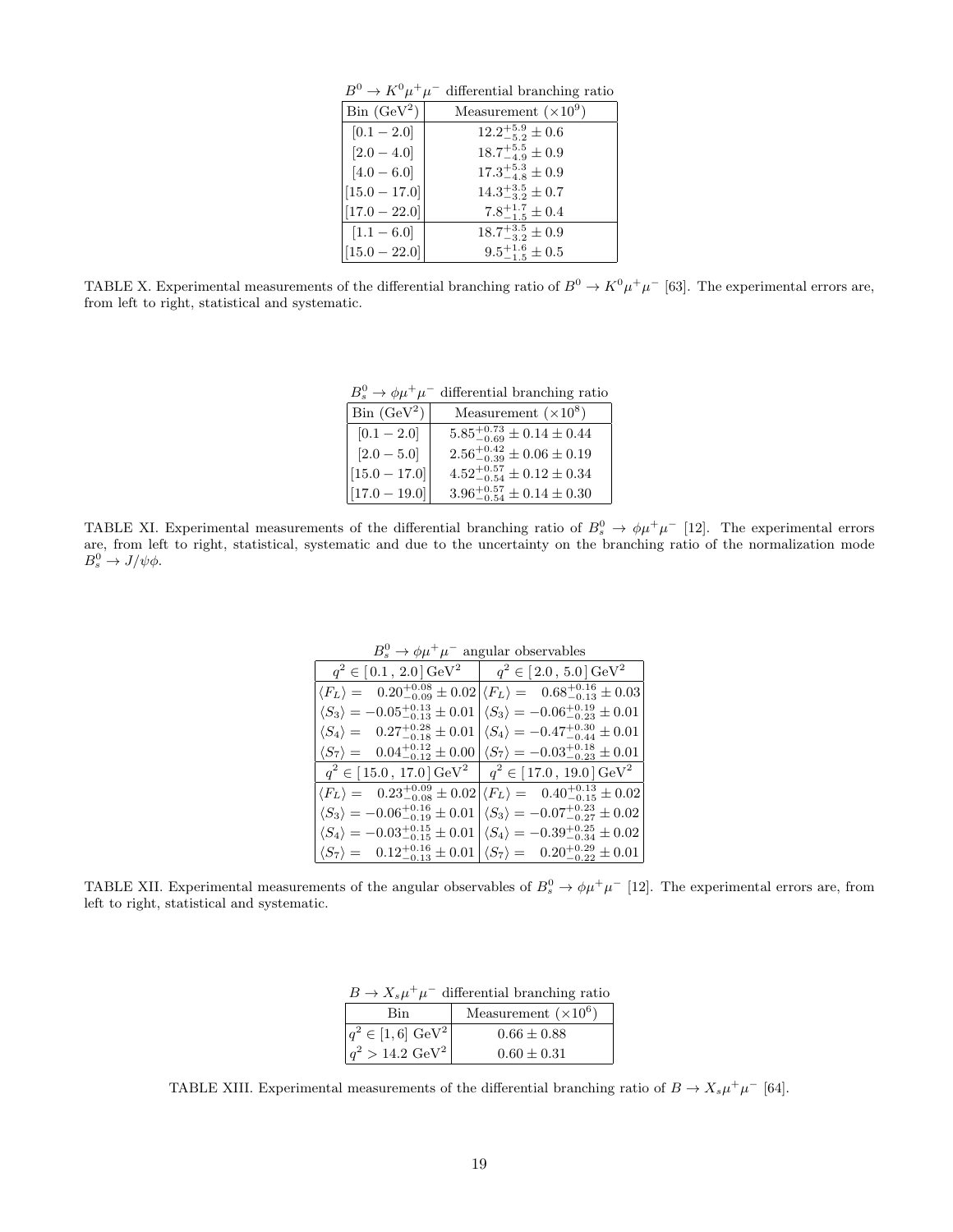- [1] R. Aaij et al. [LHCb Collaboration], "Measurement of Form-Factor-Independent Observables in the Decay  $B^0 \rightarrow$  $K^{*0}\mu^+\mu^-$ ," Phys. Rev. Lett. 111, 191801 (2013) doi:10.1103/PhysRevLett.111.191801 [arXiv:1308.1707 [hep-ex]].
- [2] R. Aaij et al. [LHCb Collaboration], "Angular analysis of the  $B^0 \to K^{*0} \mu^+ \mu^-$  decay using 3 fb<sup>-1</sup> of integrated luminosity," JHEP 1602, 104 (2016) doi:10.1007/JHEP02(2016)104 [arXiv:1512.04442 [hep-ex]].
- [3] A. Abdesselam *et al.* [Belle Collaboration], "Angular analysis of  $B^0 \to K^*(892)^0 \ell^+ \ell^-$ ," arXiv:1604.04042 [hep-ex].
- [4] S. Descotes-Genon, T. Hurth, J. Matias and J. Virto, "Optimizing the basis of  $B \to K^* l l$  observables in the full kinematic range," JHEP 1305, 137 (2013) doi:10.1007/JHEP05(2013)137 [arXiv:1303.5794 [hep-ph]].
- [5] S. Descotes-Genon, L. Hofer, J. Matias and J. Virto, "On the impact of power corrections in the prediction of  $B \to K^* \mu^+ \mu^$ observables," JHEP 1412, 125 (2014) doi:10.1007/JHEP12(2014)125 [arXiv:1407.8526 [hep-ph]].
- [6] J. Lyon and R. Zwicky, "Resonances gone topsy turvy the charm of QCD or new physics in  $b \to s\ell^+\ell^-$ ?," arXiv:1406.0566 [hep-ph].
- [7] S. Jäger and J. Martin Camalich, "Reassessing the discovery potential of the  $B \to K^* \ell^+ \ell^-$  decays in the large-recoil region: SM challenges and BSM opportunities," Phys. Rev. D 93, 014028 (2016) doi:10.1103/PhysRevD.93.014028 [arXiv:1412.3183 [hep-ph]].
- [8] W. Altmannshofer and D. M. Straub, "New physics in  $b \to s$  transitions after LHC run 1," Eur. Phys. J. C 75, no. 8, 382 (2015) doi:10.1140/epjc/s10052-015-3602-7 [arXiv:1411.3161 [hep-ph]].
- [9] S. Descotes-Genon, L. Hofer, J. Matias and J. Virto, "Global analysis of  $b \to s\ell\ell$  anomalies," JHEP 1606, 092 (2016) doi:10.1007/JHEP06(2016)092 [arXiv:1510.04239 [hep-ph]].
- [10] T. Hurth, F. Mahmoudi and S. Neshatpour, "On the anomalies in the latest LHCb data," Nucl. Phys. B 909, 737 (2016) doi:10.1016/j.nuclphysb.2016.05.022 [arXiv:1603.00865 [hep-ph]].
- [11] R. Aaij et al. [LHCb Collaboration], "Differential branching fraction and angular analysis of the decay  $B_s^0 \to \phi \mu^+ \mu^-,$ " JHEP 1307, 084 (2013) doi:10.1007/JHEP07(2013)084 [arXiv:1305.2168 [hep-ex]].
- [12] R. Aaij et al. [LHCb Collaboration], "Angular analysis and differential branching fraction of the decay  $B_s^0 \to \phi \mu^+ \mu^-,$ " JHEP 1509, 179 (2015) doi:10.1007/JHEP09(2015)179 [arXiv:1506.08777 [hep-ex]].
- [13] R. R. Horgan, Z. Liu, S. Meinel and M. Wingate, "Calculation of  $B^0 \to K^{*0} \mu^+ \mu^-$  and  $B^0_s \to \phi \mu^+ \mu^-$  observables using form factors from lattice QCD," Phys. Rev. Lett. 112, 212003 (2014) doi:10.1103/PhysRevLett.112.212003 [arXiv:1310.3887 [hep-ph]],
- [14] "Rare B decays using lattice QCD form factors," PoS LATTICE 2014, 372 (2015) [arXiv:1501.00367 [hep-lat]].
- [15] A. Bharucha, D. M. Straub and R. Zwicky, " $B \to V \ell^+ \ell^-$  in the Standard Model from light-cone sum rules," JHEP 1608, 098 (2016) doi:10.1007/JHEP08(2016)098 [arXiv:1503.05534 [hep-ph]].
- [16] R. Aaij et al. [LHCb Collaboration], "Test of lepton universality using  $B^+ \to K^+ \ell^+ \ell^-$  decays," Phys. Rev. Lett. 113, 151601 (2014) [arXiv:1406.6482 [hep-ex]].
- [17] M. Bordone, G. Isidori and A. Pattori, "On the Standard Model predictions for  $R_K$  and  $R_{K^*}$ ," Eur. Phys. J. C 76, no. 8, 440 (2016) doi:10.1140/epjc/s10052-016-4274-7 [arXiv:1605.07633 [hep-ph]].
- [18] A. K. Alok, A. Datta, A. Dighe, M. Duraisamy, D. Ghosh and D. London, "New Physics in  $b \to s\mu^+\mu^-$ : CP-Conserving Observables," JHEP 1111, 121 (2011) doi:10.1007/JHEP11(2011)121 [arXiv:1008.2367 [hep-ph]].
- [19] A. K. Alok, A. Datta, A. Dighe, M. Duraisamy, D. Ghosh and D. London, "New Physics in  $b \to s\mu^+\mu^-$ : CP-Violating Observables," JHEP 1111, 122 (2011) doi:10.1007/JHEP11(2011)122 [arXiv:1103.5344 [hep-ph]].
- [20] S. Descotes-Genon, J. Matias and J. Virto, "Understanding the  $B \to K^* \mu^+ \mu^-$  Anomaly," Phys. Rev. D 88, 074002 (2013) doi:10.1103/PhysRevD.88.074002 [arXiv:1307.5683 [hep-ph]].
- [21] S. Jäger, K. Leslie, M. Kirk and A. Lenz, "Charming new physics in rare B-decays and mixing?," arXiv:1701.09183 [hep-ph].
- [22] L. Calibbi, A. Crivellin and T. Ota, "Effective Field Theory Approach to  $b \to s\ell\ell^{(\prime)}$ ,  $B \to K^{(*)}\nu\bar{\nu}$  and  $B \to D^{(*)}\tau\nu$  with Third Generation Couplings," Phys. Rev. Lett. 115, 181801 (2015) doi:10.1103/PhysRevLett.115.181801 [arXiv:1506.02661 [hep-ph]].
- [23] R. Alonso, B. Grinstein and J. Martin Camalich, "Lepton universality violation and lepton flavor conservation in B-meson decays," JHEP 1510, 184 (2015) doi:10.1007/JHEP10(2015)184 [arXiv:1505.05164 [hep-ph]].
- [24] G. Hiller and M. Schmaltz, " $R_K$  and future  $b \to s\ell\ell$  BSM opportunities," Phys. Rev. D 90 (2014) 054014 [arXiv:1408.1627 [hep-ph]].
- [25] B. Gripaios, M. Nardecchia and S. A. Renner, "Composite leptoquarks and anomalies in B-meson decays," JHEP 1505, 006 (2015) doi:10.1007/JHEP05(2015)006 [arXiv:1412.1791 [hep-ph]].
- [26] I. de Medeiros Varzielas and G. Hiller, "Clues for flavor from rare lepton and quark decays," JHEP 1506, 072 (2015) doi:10.1007/JHEP06(2015)072 [arXiv:1503.01084 [hep-ph]].
- [27] S. Sahoo and R. Mohanta, "Scalar leptoquarks and the rare B meson decays," Phys. Rev. D 91, no. 9, 094019 (2015) doi:10.1103/PhysRevD.91.094019 [arXiv:1501.05193 [hep-ph]].
- [28] S. Fajfer and N. Košnik, "Vector leptoquark resolution of  $R_K$  and  $R_{D(*)}$  puzzles," Phys. Lett. B 755, 270 (2016) doi:10.1016/j.physletb.2016.02.018 [arXiv:1511.06024 [hep-ph]].
- [29] D. Bečirević, S. Fajfer and N. Košnik, "Lepton flavor nonuniversality in  $b \to s\ell^+\ell^-$  processes," Phys. Rev. D **92**, no. 1, 014016 (2015) doi:10.1103/PhysRevD.92.014016 [arXiv:1503.09024 [hep-ph]].
- [30] D. Bečirević, N. Košnik, O. Sumensari and R. Zukanovich Funchal, "Palatable Leptoquark Scenarios for Lepton Flavor Violation in Exclusive  $b \to s\ell_1\ell_2$  modes," JHEP 1611, 035 (2016) doi:10.1007/JHEP11(2016)035 [arXiv:1608.07583 [hepph]].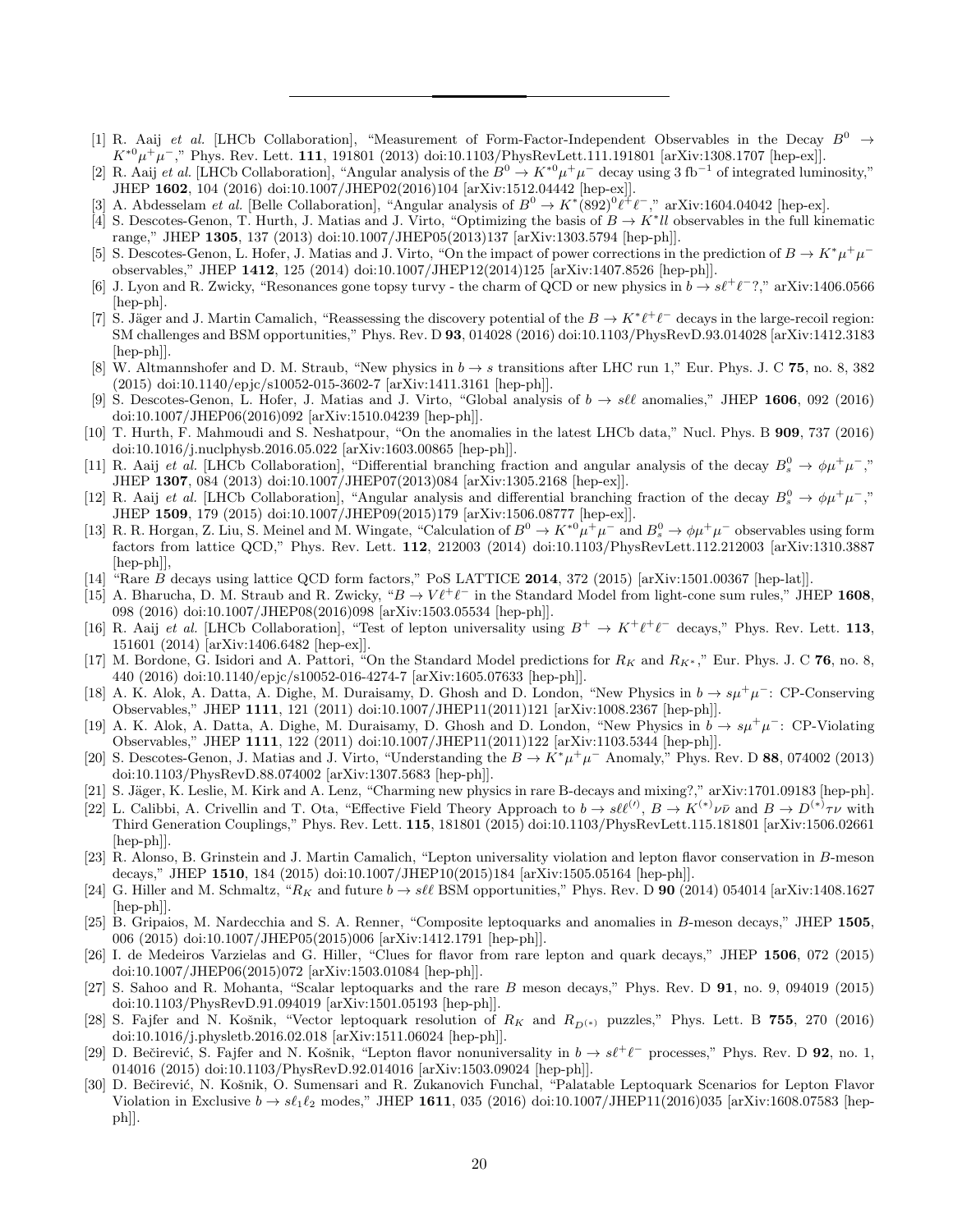- [31] A. Crivellin, G. D'Ambrosio and J. Heeck, "Addressing the LHC flavor anomalies with horizontal gauge symmetries," Phys. Rev. D 91, 075006 (2015) doi:10.1103/PhysRevD.91.075006 [arXiv:1503.03477 [hep-ph]].
- [32] A. Greljo, G. Isidori and D. Marzocca, "On the breaking of Lepton Flavor Universality in B decays," JHEP 1507, 142 (2015) doi:10.1007/JHEP07(2015)142 [arXiv:1506.01705 [hep-ph]].
- [33] D. Aristizabal Sierra, F. Staub and A. Vicente, "Shedding light on the  $b \rightarrow s$  anomalies with a dark sector," Phys. Rev. D 92, 015001 (2015) doi:10.1103/PhysRevD.92.015001 [arXiv:1503.06077 [hep-ph]].
- [34] C. W. Chiang, X. G. He and G. Valencia, "Z' model for  $b \to s\ell\bar{\ell}$  flavor anomalies," Phys. Rev. D 93, 074003 (2016) doi:10.1103/PhysRevD.93.074003 [arXiv:1601.07328 [hep-ph]].
- [35] S. M. Boucenna, A. Celis, J. Fuentes-Martin, A. Vicente and J. Virto, "Non-abelian gauge extensions for B-decay anomalies," Phys. Lett. B 760, 214 (2016) doi:10.1016/j.physletb.2016.06.067 [arXiv:1604.03088 [hep-ph]], "Phenomenology of an  $SU(2)\times SU(2)\times U(1)$  model with lepton-flavour non-universality," JHEP 1612, 059 (2016) doi:10.1007/JHEP12(2016)059 [arXiv:1608.01349 [hep-ph]].
- [36] R. Gauld, F. Goertz and U. Haisch, "On minimal Z' explanations of the  $B \to K^* \mu^+ \mu^-$  anomaly," Phys. Rev. D 89, 015005 (2014) doi:10.1103/PhysRevD.89.015005 [arXiv:1308.1959 [hep-ph]], "An explicit  $Z'$ -boson explanation of the  $B \to$  $K^*\mu^+\mu^-$  anomaly," JHEP 1401, 069 (2014) doi:10.1007/JHEP01(2014)069 [arXiv:1310.1082 [hep-ph]].
- [37] A. J. Buras and J. Girrbach, "Left-handed Z' and Z FCNC quark couplings facing new  $b \to s\mu^+\mu^-$  data," JHEP 1312, 009 (2013) doi:10.1007/JHEP12(2013)009 [arXiv:1309.2466 [hep-ph]].
- [38] A. J. Buras, F. De Fazio and J. Girrbach, "331 models facing new  $b \to s\mu^+\mu^-$  data," JHEP 1402, 112 (2014) doi:10.1007/JHEP02(2014)112 [arXiv:1311.6729 [hep-ph]].
- [39] W. Altmannshofer, S. Gori, M. Pospelov and I. Yavin, "Quark flavor transitions in  $L_{\mu} L_{\tau}$  models," Phys. Rev. D 89, 095033 (2014) doi:10.1103/PhysRevD.89.095033 [arXiv:1403.1269 [hep-ph]].
- [40] A. Crivellin, G. D'Ambrosio and J. Heeck, "Explaining  $h \to \mu^{\pm} \tau^{\mp}$ ,  $B \to K^* \mu^+ \mu^-$  and  $B \to K \mu^+ \mu^- / B \to K e^+ e^-$  in a two-Higgs-doublet model with gauged  $L_{\mu}-L_{\tau}$ ," Phys. Rev. Lett. 114, 151801 (2015) doi:10.1103/PhysRevLett.114.151801 [arXiv:1501.00993 [hep-ph]], "Addressing the LHC flavor anomalies with horizontal gauge symmetries," Phys. Rev. D 91, no. 7, 075006 (2015) doi:10.1103/PhysRevD.91.075006 [arXiv:1503.03477 [hep-ph]].
- [41] D. Aristizabal Sierra, F. Staub and A. Vicente, "Shedding light on the  $b \rightarrow s$  anomalies with a dark sector," Phys. Rev. D 92, no. 1, 015001 (2015) doi:10.1103/PhysRevD.92.015001 [arXiv:1503.06077 [hep-ph]].
- [42] A. Crivellin, L. Hofer, J. Matias, U. Nierste, S. Pokorski and J. Rosiek, "Lepton-flavour violating B decays in generic Z' models," Phys. Rev. D 92, no. 5, 054013 (2015) doi:10.1103/PhysRevD.92.054013 [arXiv:1504.07928 [hep-ph]].
- [43] A. Celis, J. Fuentes-Martin, M. Jung and H. Serodio, "Family nonuniversal Z' models with protected flavor-changing interactions," Phys. Rev. D 92, no. 1, 015007 (2015) doi:10.1103/PhysRevD.92.015007 [arXiv:1505.03079 [hep-ph]].
- [44] G. Bélanger, C. Delaunay and S. Westhoff, "A Dark Matter Relic From Muon Anomalies," Phys. Rev. D 92, 055021 (2015) doi:10.1103/PhysRevD.92.055021 [arXiv:1507.06660 [hep-ph]].
- [45] A. Falkowski, M. Nardecchia and R. Ziegler, "Lepton Flavor Non-Universality in B-meson Decays from a U(2) Flavor Model," JHEP 1511, 173 (2015) doi:10.1007/JHEP11(2015)173 [arXiv:1509.01249 [hep-ph]].
- [46] B. Allanach, F. S. Queiroz, A. Strumia and S. Sun, "Z' models for the LHCb and  $g-2$  muon anomalies," Phys. Rev. D 93, no. 5, 055045 (2016) doi:10.1103/PhysRevD.93.055045 [arXiv:1511.07447 [hep-ph]].
- [47] A. Celis, W. Z. Feng and D. Lüst, "Stringy explanation of  $b \rightarrow s\ell^+\ell^-$  anomalies," JHEP 1602, 007 (2016) doi:10.1007/JHEP02(2016)007 [arXiv:1512.02218 [hep-ph]].
- [48] K. Fuyuto, W. S. Hou and M. Kohda, "Z'-induced FCNC decays of top, beauty, and strange quarks," Phys. Rev. D 93, no. 5, 054021 (2016) doi:10.1103/PhysRevD.93.054021 [arXiv:1512.09026 [hep-ph]].
- [49] C. W. Chiang, X. G. He and G. Valencia, "Z' model for  $b \to s\ell\bar{\ell}$  flavor anomalies," Phys. Rev. D 93, no. 7, 074003 (2016) doi:10.1103/PhysRevD.93.074003 [arXiv:1601.07328 [hep-ph]].
- [50] A. Celis, W. Z. Feng and M. Vollmann, "Dirac Dark Matter and  $b \to s\ell^+\ell^-$  with  $\mathbf{U(1)}$  gauge symmetry," arXiv:1608.03894 [hep-ph].
- [51] A. Crivellin, J. Fuentes-Martin, A. Greljo and G. Isidori, "Lepton Flavor Non-Universality in B decays from Dynamical Yukawas," arXiv:1611.02703 [hep-ph].
- [52] I. Garcia Garcia, "LHCb anomalies from a natural perspective," arXiv:1611.03507 [hep-ph].
- [53] J. M. Cline, J. M. Cornell, D. London and R. Watanabe, "Hidden sector explanation of B-decay and cosmic ray anomalies," arXiv:1702.00395 [hep-ph].
- [54] D. Bhatia, S. Chakraborty and A. Dighe, "Neutrino mixing and  $R_K$  anomaly in  $U(1)_X$  models: a bottom-up approach," arXiv:1701.05825 [hep-ph].
- [55] B. Bhattacharya, A. Datta, J. P. Guévin, D. London and R. Watanabe, "Simultaneous Explanation of the  $R_K$  and  $R_{D(*)}$ Puzzles: a Model Analysis," arXiv:1609.09078 [hep-ph].
- [56] C. Bobeth, G. Hiller and G. Piranishvili, "CP Asymmetries in  $\overline{B} \to \overline{K}^* (\to \overline{K} \pi) \overline{\ell} \ell$  and Untagged  $\overline{B}_s$ ,  $B_s \to \phi (\to K^+ K^-) \overline{\ell} \ell$ Decays at NLO," JHEP 0807, 106 (2008) doi:10.1088/1126-6708/2008/07/106 [arXiv:0805.2525 [hep-ph]].
- [57] W. Altmannshofer, P. Ball, A. Bharucha, A. J. Buras, D. M. Straub and M. Wick, "Symmetries and Asymmetries of  $B \to K^* \mu^+ \mu^-$  Decays in the Standard Model and Beyond," JHEP 0901, 019 (2009) doi:10.1088/1126-6708/2009/01/019 [arXiv:0811.1214 [hep-ph]].
- [58] David Straub, flavio v0.11, 2016. http://dx.doi.org/10.5281/zenodo.59840
- [59] F. James and M. Roos, "Minuit: A System for Function Minimization and Analysis of the Parameter Errors and Correlations," Comput. Phys. Commun. 10, 343 (1975). doi:10.1016/0010-4655(75)90039-9
- [60] F. James and M. Winkler, "MINUIT User's Guide,"
- [61] F. James, "MINUIT Function Minimization and Error Analysis: Reference Manual Version 94.1," CERN-D-506, CERN-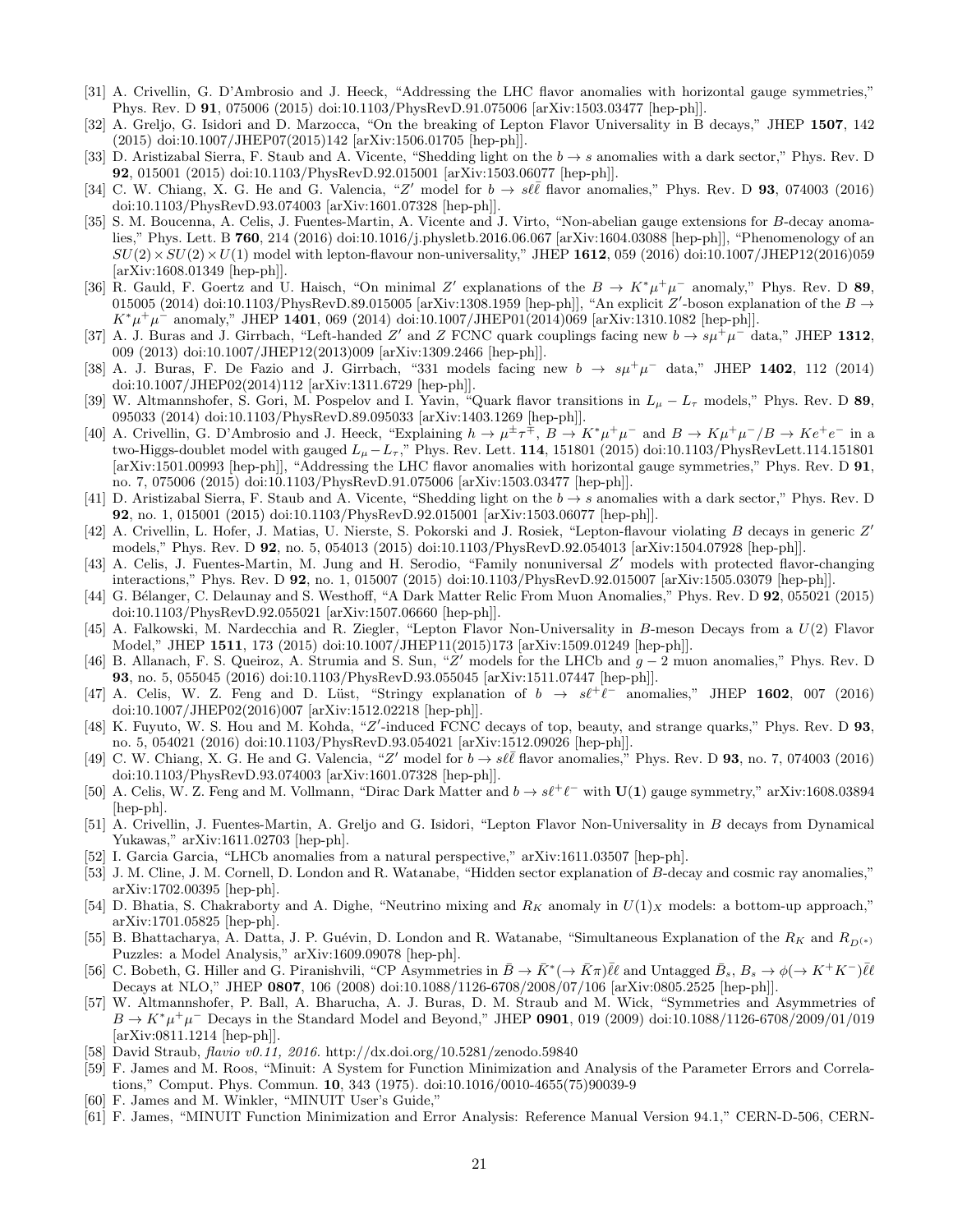D506.

- [62] C. Patrignani et al. [Particle Data Group], "Review of Particle Physics," Chin. Phys. C 40, no. 10, 100001 (2016). doi:10.1088/1674-1137/40/10/100001
- [63] R. Aaij et al. [LHCb Collaboration], "Differential branching fractions and isospin asymmetries of  $B \to K^{(*)} \mu^+ \mu^-$  decays," JHEP 1406, 133 (2014) doi:10.1007/JHEP06(2014)133 [arXiv:1403.8044 [hep-ex]].
- [64] J. P. Lees *et al.* [BaBar Collaboration], "Measurement of the  $B \to X_s l^+ l^-$  branching fraction and search for direct CP violation from a sum of exclusive final states," Phys. Rev. Lett. 112, 211802 (2014) doi:10.1103/PhysRevLett.112.211802 [arXiv:1312.5364 [hep-ex]].
- [65] R. Aaij et al. [LHCb Collaboration], "Measurement of the  $B_s^0 \to \mu^+\mu^-$  branching fraction and search for  $B^0 \to \mu^+\mu^-$  decays at the LHCb experiment," Phys. Rev. Lett. 111, 101805 (2013) doi:10.1103/PhysRevLett.111.101805 [arXiv:1307.5024 [hep-ex]].
- [66] V. Khachatryan et al. [CMS and LHCb Collaborations], "Observation of the rare  $B_s^0 \to \mu^+\mu^-$  decay from the combined analysis of CMS and LHCb data," Nature 522, 68 (2015) doi:10.1038/nature14474 [arXiv:1411.4413 [hep-ex]].
- [67] A. Bharucha, D. M. Straub and R. Zwicky, " $B \to V \ell^+ \ell^-$  in the Standard Model from light-cone sum rules," JHEP 1608, 098 (2016) doi:10.1007/JHEP08(2016)098 [arXiv:1503.05534 [hep-ph]].
- [68] J. A. Bailey *et al.*, " $B \to Kl^+l^-$  decay form factors from three-flavor lattice QCD," Phys. Rev. D **93**, no. 2, 025026 (2016) doi:10.1103/PhysRevD.93.025026 [arXiv:1509.06235 [hep-lat]].
- [69] S. Descotes-Genon and J. Virto, "Time dependence in  $B \to V \ell \ell$  decays," JHEP 1504, 045 (2015) Erratum: [JHEP 1507, 049 (2015)] doi:10.1007/JHEP04(2015)045, 10.1007/JHEP07(2015)049 [arXiv:1502.05509 [hep-ph]].
- [70] H. H. Asatryan, H. M. Asatrian, C. Greub and M. Walker, "Complete gluon bremsstrahlung corrections to the process  $b \to s l^+l^-$ ," Phys. Rev. D 66, 034009 (2002) doi:10.1103/PhysRevD.66.034009 [hep-ph/0204341].
- [71] A. Ghinculov, T. Hurth, G. Isidori and Y. P. Yao, "The Rare decay  $B \to X_s l^+ l^-$  to NNLL precision for arbitrary dilepton invariant mass," Nucl. Phys. B 685, 351 (2004) doi:10.1016/j.nuclphysb.2004.02.028 [hep-ph/0312128].
- [72] T. Huber, E. Lunghi, M. Misiak and D. Wyler, "Electromagnetic logarithms in  $\bar{B} \to X_s l^+ l^-$ ," Nucl. Phys. B 740, 105 (2006) doi:10.1016/j.nuclphysb.2006.01.037 [hep-ph/0512066].
- [73] T. Huber, T. Hurth and E. Lunghi, "Logarithmically Enhanced Corrections to the Decay Rate and Forward Backward Asymmetry in  $\bar{B} \to X_s \ell^+ \ell^-$ ," Nucl. Phys. B 802, 40 (2008) doi:10.1016/j.nuclphysb.2008.04.028 [arXiv:0712.3009 [hepph]].
- [74] A. Datta and D. London, "Measuring new physics parameters in B penguin decays," Phys. Lett. B 595, 453 (2004) doi:10.1016/j.physletb.2004.06.069 [hep-ph/0404130].
- [75] Y. Sakaki, M. Tanaka, A. Tayduganov and R. Watanabe, "Testing leptoquark models in  $\bar{B} \to D^{(*)}\tau\bar{\nu}$ ," Phys. Rev. D 88, no. 9, 094012 (2013) doi:10.1103/PhysRevD.88.094012 [arXiv:1309.0301 [hep-ph]].
- [76] A. J. Buras, J. Girrbach-Noe, C. Niehoff and D. M. Straub, " $B \to K^{(*)} \nu \bar{\nu}$  decays in the Standard Model and beyond," JHEP 1502, 184 (2015) doi:10.1007/JHEP02(2015)184 [arXiv:1409.4557 [hep-ph]].
- [77] J. Grygier et al. [Belle Collaboration], "Search for  $\dot{B} \to h\nu\bar{\nu}$  decays with semileptonic tagging at Belle," arXiv:1702.03224 [hep-ex].
- [78] B. Bhattacharya, A. Datta, D. London and S. Shivashankara, "Simultaneous Explanation of the  $R_K$  and  $R(D^{(*)})$  Puzzles," Phys. Lett. B 742, 370 (2015) [arXiv:1412.7164 [hep-ph]].
- [79] J. P. Lees *et al.* [BaBar Collaboration], "Measurement of an Excess of  $\bar{B} \to D^{(*)}\tau^-\bar{\nu}_{\tau}$  Decays and Implications for Charged Higgs Bosons," Phys. Rev. D 88, 072012 (2013) doi:10.1103/PhysRevD.88.072012 [arXiv:1303.0571 [hep-ex]].
- [80] M. Huschle *et al.* [Belle Collaboration], "Measurement of the branching ratio of  $\bar{B} \to D^{(*)}\tau^- \bar{\nu}_{\tau}$  relative to  $\bar{B} \to D^{(*)}\ell^- \bar{\nu}_{\ell}$  decays with hadronic tagging at Belle," Phys. Rev. D 92, 072014 (2015) doi:10.1103/PhysRevD.92.072014 [arXiv:1507.03233 [hep-ex]].
- [81] R. Aaij et al. [LHCb Collaboration], "Measurement of the ratio of branching fractions  $\mathcal{B}(\bar{B}^0 \to D^{*+}\tau^-\bar{\nu}_{\tau})/\mathcal{B}(\bar{B}^0 \to D^{*+}\tau^- \bar{\nu}_{\tau})$  $D^{*+}\mu^-\bar{\nu}_{\mu}$ ," Phys. Rev. Lett. 115, 111803 (2015) Addendum: [Phys. Rev. Lett. 115, 159901 (2015)] doi:10.1103/PhysRevLett.115.159901, 10.1103/PhysRevLett.115.111803 [arXiv:1506.08614 [hep-ex]].
- [82] G. Buchalla, A. J. Buras and M. E. Lautenbacher, "Weak decays beyond leading logarithms," Rev. Mod. Phys. 68, 1125 (1996) doi:10.1103/RevModPhys.68.1125 [hep-ph/9512380].
- [83] Y. Amhis et al. [Heavy Flavor Averaging Group (HFAG) Collaboration], "Averages of b-hadron, c-hadron, and  $\tau$ -lepton properties as of summer 2014," arXiv:1412.7515 [hep-ex].
- [84] E. Gamiz et al. [HPQCD Collaboration], "Neutral B Meson Mixing in Unquenched Lattice QCD," Phys. Rev. D 80, 014503 (2009) doi:10.1103/PhysRevD.80.014503 [arXiv:0902.1815 [hep-lat]].
- [85] Y. Aoki, T. Ishikawa, T. Izubuchi, C. Lehner and A. Soni, "Neutral B meson mixings and B meson decay constants with static heavy and domain-wall light quarks," Phys. Rev. D 91, no. 11, 114505 (2015) doi:10.1103/PhysRevD.91.114505 [arXiv:1406.6192 [hep-lat]].
- [86] S. Aoki et al., "Review of lattice results concerning low-energy particle physics," Eur. Phys. J. C 77, no. 2, 112 (2017) doi:10.1140/epjc/s10052-016-4509-7 [arXiv:1607.00299 [hep-lat]].
- [87] J. Charles et al. [CKMfitter Group], "CP violation and the CKM matrix: Assessing the impact of the asymmetric B factories," Eur. Phys. J. C 41, no. 1, 1 (2005) doi:10.1140/epjc/s2005-02169-1 [hep-ph/0406184].
- [88] A. Hocker, H. Lacker, S. Laplace and F. Le Diberder, "A New approach to a global fit of the CKM matrix," Eur. Phys. J. C 21, 225 (2001) doi:10.1007/s100520100729 [hep-ph/0104062].
- [89] K. Koike, M. Konuma, K. Kurata and K. Sugano, "Neutrino production of lepton pairs. 1. -," Prog. Theor. Phys. 46, 1150 (1971). doi:10.1143/PTP.46.1150